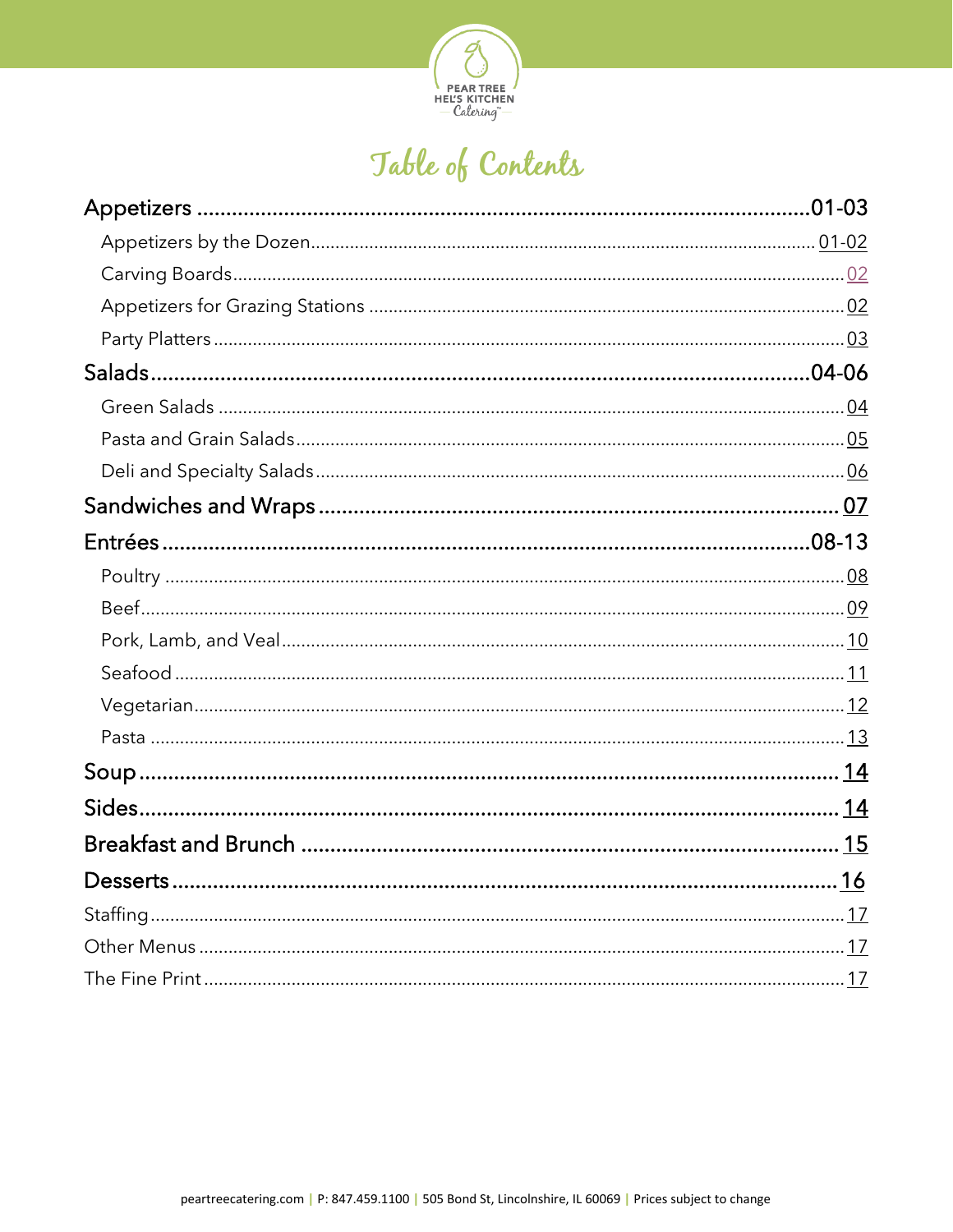

# <span id="page-1-0"></span>*Appetizers by the Dozen*

All orders are by the dozen, two dozen per item minimum

# *Appetizers – \$29.40 per dozen*

*Watermelon Mint Skewers* with red onion and a balsamic drizzle

*Blackberry Spedini* skewered blackberry, mozzarella, and basil with a balsamic drizzle

# *Appetizers – \$32.30 per dozen*

*Thai Chicken Salad* in phyllo or cucumber cup

*Curried Chicken Salad* in phyllo or cucumber cup

*Phyllo Triangles* with spinach and feta cheese

*Vegetable Egg Rolls* with sweet and sour dipping sauce

# *Appetizers – \$39.30 per dozen*

*Bacon and Swiss Phyllo Cups*

*Pear, Raspberry, and Brie* in a phyllo cup

*Smoked Salmon Wrapped Grilled Asparagus* with dill cream cheese

*Phyllo Wrapped Asparagus and Gorgonzola* with a balsamic glaze

*Bacon Wrapped Water Chestnuts* with BBQ glaze

*Crispy Chicken Pot Stickers* with sesame ginger dipping sauce

*Chicken Florentine Filled Mushroom Caps*

*Spinach and Cheese Stuffed Mushroom Caps*

*Quinoa and Roasted Vegetable Filled Mushroom Cap* with Manchego cheese

*Grilled Steak Quesadillas* with Manchego cheese and lime sour cream *Cocktail Franks* wrapped in puff pastry and served with ketchup and mustard

*Fried Mozzarella Sticks* with house-made marinara dipping sauce

*Deviled Eggs* topped with green onion and paprika

*Meatballs* topped with marinara, teriyaki, sweet and sour, or BBQ

*Fire Roasted Pepper Quesadilla* with scallions and Jack cheese

*Grilled Chicken Quesadilla* with Monterey Jack cheese and pico de gallo

*Black Bean Quesadillas* with mango salsa

*Assorted Mini Quiche* assortment of Lorraine, Florentine, and cheese

*Tortellini Skewers* with grape tomato, mozzarella, spiced olive, artichoke, and house-made pesto

*Heirloom Tomato Bruschetta* with fresh mozzarella, basil, and balsamic reduction on crostini

*Watermelon Radish* with goat cheese and balsamic drizzle

*Brie Quesadilla Bites* topped with green apple jam

*Roasted Pork and Green Chili Quesadilla*

*Mini Grilled Cheese* with bacon and fig jam

*Andouille Sausage Pigs in a Blanket* with Creole mustard

*Samosas* with mango chutney

*Thai Chicken Satay* with peanut sauce

*Buffalo Chicken Satay* with ranch

*Antipasto Skewer* with salami, mozzarella, marinated portobello mushroom, Kalamata olive, and artichoke

*Chilled Bourbon Chicken Skewers* with apricots and cantaloupe

*Jamaican Jerk Chicken Skewers* with mango dipping sauce

*Hibachi Chicken Skewers* with Asian mustard sauce

*Mini Arancini* with arugula and arrabbiata sauce

*Crispy Chicken Croquettes* with lemon and basil dipping sauce

*Coconut Chicken Medallions* with pineapple ginger sauce

*Spicy Goat Cheese Pops* rolled in crumbled bacon and chopped nuts, served with jalapeño jam

*Cranberry Goat Cheese Pops* rolled in crumbled bacon and chopped nuts, served with fig jam

*Mini Wild Mushroom and Grilled Cheese Sandwiches*

*Naan Bread Mushroom Bruschetta*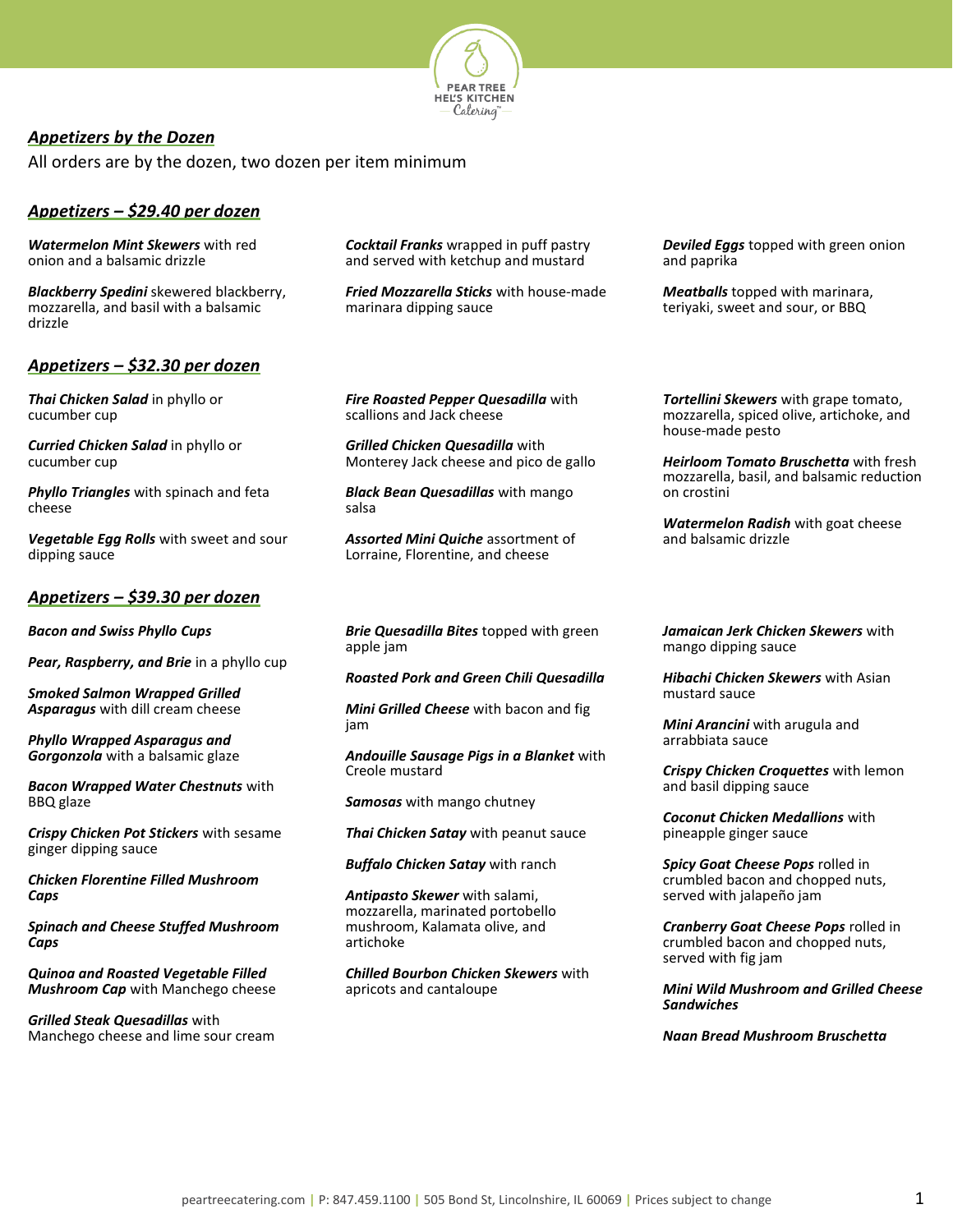# *Appetizers – \$46.20 per dozen*

*Beef Wellingtons* with mushroom duxelles

*Crab Cakes* with remoulade sauce and fresh lemon

*Hibachi Steak Skewers* with Asian BBQ sauce

*Steak Satay* with teriyaki glaze

*Ancho Chili Beef Skewers* with chimichurri dipping sauce

*Grilled Shrimp and Zucchini Skewers* served chilled with basil garlic aioli

*Wild River Salmon Risotto Cakes* with sun- dried tomato aioli

# <span id="page-2-0"></span>*Carving Boards*

#### *Chilled Beef Tenderloin Board*

Thin sliced grilled beef tenderloin cooked medium rare and served with caramelized onions, gherkins, creamed horseradish, and three dozen rolls Serves 20-25 Market Price

#### *Apricot Glazed Turkey Board*

Sweet and sliced turkey served with dried apricots, dried pears, and roasted tri-colored carrots accompanied by apple chutney and sage thyme mustard Serves 20-25 \$183.75

# <span id="page-2-1"></span>*Appetizers for Grazing Stations*

#### *Spinach and Artichoke Crock*

A delicious blend of spinach, artichoke hearts, Parmesan, and mozzarella cheese accompanied by crostini and breadsticks Serves 15-18 \$63.50 With crab meat \$109.70

#### *Chopped Kale and Artichoke Dip*

A delicious blend of chopped kale, artichoke hearts and Asiago cheese accompanied by crostini and breadsticks Serves 15-18 \$63.50 With crab meat \$109.70

#### *Harvest Bread Bowl Spinach Dip*

Harvest bread bowl filled with spinach dip and served with carrots, celery, and bread cubes Serves 15-18 \$63.50



*Salmon Puppies* served with a spicy dill sauce

*Southwestern Grilled Shrimp* with avocado lime aioli

*Bacon Wrapped Shrimp* with citrus BBQ sauce or chipotle honey glaze

*Bacon Wrapped Sea Scallops*

*Bacon Wrapped Dates* with red pepper aioli dipping sauce

*Prosciutto Wrapped Dates* filled with gorgonzola mousse

#### *Tuscan Flank Steak Board*

Italian spiced flank steak served with pickled vegetables accompanied by chimichurri sauce and fig mustard Serves 20-25 Market Price

#### *Charcuterie Board*

Pepper jack, sliced cheddar, Manchego, Parmesan, peppered salami, prosciutto, capicola, dried and fresh berries, cherry tomatoes, grapes, baguette, crackers, olives, pickles, and peppers Serves 12-15 \$172.70

#### *Wings*

Traditional or boneless wings topped with buffalo, sweet-n-sour, teriyaki, BBQ, honey chipotle, honey BBQ, or Thai spiced. Served with celery and ranch or blue cheese dipping sauce \$39.30 per dozen (two dozen minimum)

#### *Fiesta Dip*

Refried beans, scallions, tomato, sour cream, olives, guacamole, cheddar and jack cheeses, and salsa accompanied by crispy tri-colored tortilla chips Serves 15-18 \$69.30

#### *Homemade Potato Chips*

With our famous caramelized onion dip Serves 15-18 \$57.80

*Chorizo Stuffed Dates* wrapped with bacon with tomatillo sauce

*Peppercorn Roasted Beef Tenderloin Crostini* with herbed cheese and caramelized onions

*Smoked Salmon Crostini* with herbed cheese and fresh dill

*Smoked Brisket Sliders* topped with a pickle chip

*Mini Falafel Cups* with eggplant tapenade and a tzatziki crème

*Crab Stuffed Mushroom Caps*

#### *Honey Glazed Ham Board*

Glazed and thin sliced ham with grilled pineapple and orange wedges accompanied by hot and sweet mustard Serves 20-25 \$134

#### *Pork Tenderloin Board*

Marinated and spiced pork served with caramelized plantain, roasted beets and fresh radishes accompanied by cranberry apple chutney and horseradish grainy mustard Serves 20-25 Market Price

#### *Focaccia Pizza*

**Traditional** Tomato, basil, and roasted garlic

**Vegetable** Grilled vegetable, Parmesan, and mozzarella

**Chicken Pesto** Grilled chicken, pesto, and smoked mozzarella

**Goat Cheese** Grilled chicken, sun-dried tomatoes, goat cheese, and light tomato sauce

**Zesty** Grilled chicken, grilled peppers, onions, jack cheese, and a spicy sauce \$37.80 per dozen (two dozen minimum per flavor)

#### *Potato Skins*

**Italian** Ricotta, sun-dried tomatoes, and basil

**Mexican** Guacamole, tomato, jalapeño, and Chihuahua cheese

**Traditional** Bacon, tomato, scallions, shredded cheddar, and sour cream \$39 per dozen (two dozen minimum per flavor)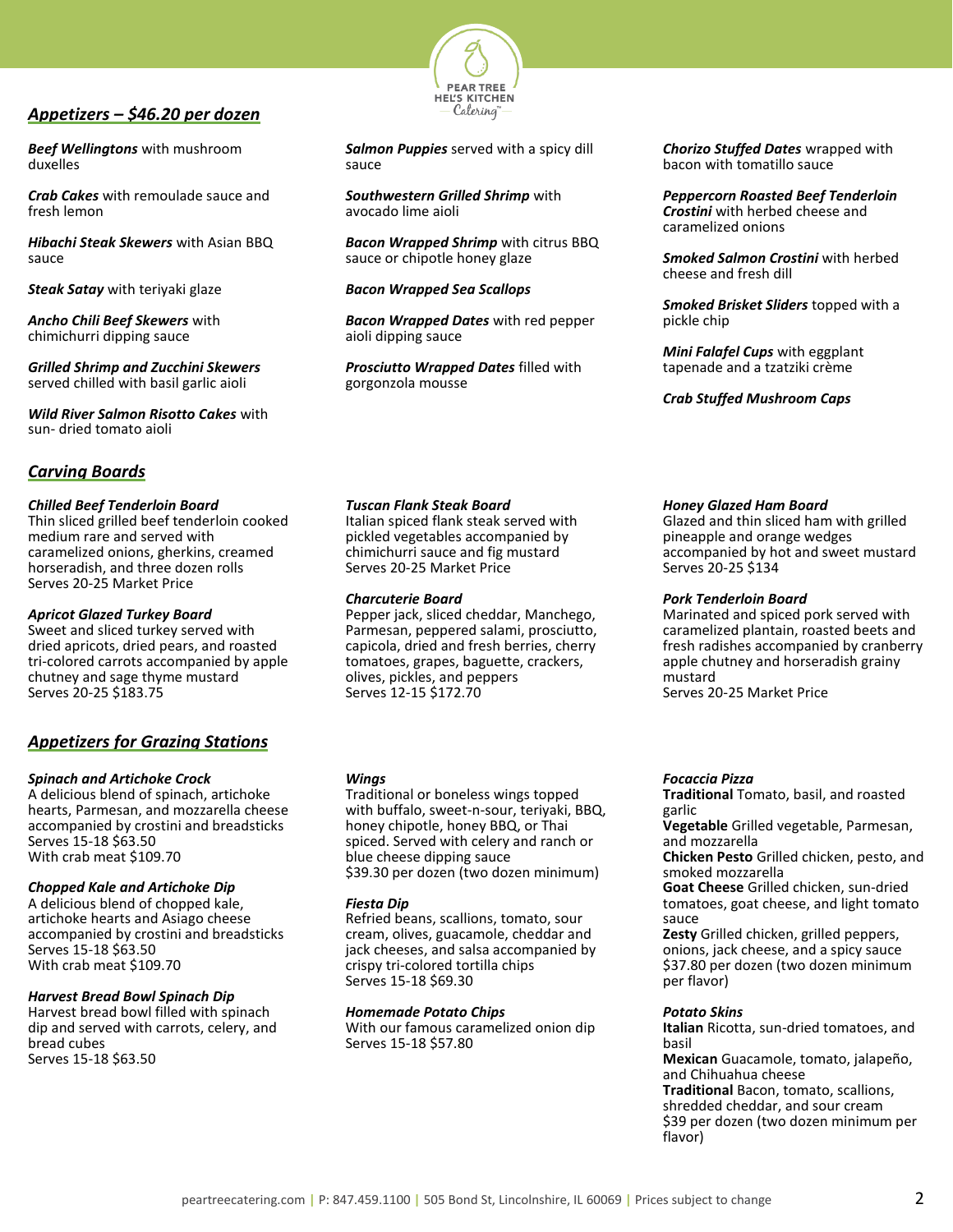

# <span id="page-3-0"></span>*Party Platters*

# *Farmer's Market Vegetable Basket*

A bountiful display of the freshest seasonal vegetables with smoked tomato and caramelized onion dips Small - Serves 15-18 \$57.75 Large - Serves 20-25 \$89.25

# *Grilled and Chilled Asparagus Platter*

Served with a tomato basil relish, crispy bacon, and crumbled blue cheese Serves 15-18 \$59.25

# *Grilled and Chilled Vegetable Platter*

Seasonal vegetables including peppers, portobello mushrooms, zucchini, carrots, asparagus, and squash with a balsamic reduction Small - serves 12-15 \$63 Large - serves 20-25 \$94.50

#### *Grilled and Chilled Root Vegetable Platter*

Grilled and chilled root vegetables including parsnips, jicama, beets, leeks, red onions, and turnips served with sundried tomato and ranch Small - Serves 12-15 \$68.25 Large - Serves 20-25 \$99.75

# *Caprese Platter*

Sliced tomatoes, fresh mozzarella, basil, and chardonnay vinaigrette dressing with garlic crostini Small - Serves 15-18 \$63.50 Large - Serves 20-30 \$110.75

# *Domestic Cheese Basket*

Domestic cheeses with French bread and crackers Small - Serves 15-20 \$88 Large - Serves 30-40 \$124

#### *Imported Cheese Basket*

Imported Cheeses with French bread and crackers Small - Serves 15-20 \$104 Large - Serves 30-40 \$150.20

# *Fresh Fruit and Cheese Basket*

Domestic cheeses and fresh, seasonal fruit accompanied by French bread and crackers Small - Serves 15-20 \$88 Large - Serves 30-40 \$124

# *Wheel of Brie*

Topped with raspberry or apricot preserves and toasted almonds; served with crackers, bread, grapes, and strawberries Serves 20-30 \$82.50

# *Baked Brie en Croute*

Served with crackers, French bread, and apricot jam Serves 30-40 \$86.60

# *Chilled Poached Salmon Platter*

One dozen salmon filets served with cucumber, dill sauce, and lemon Market Price

# *Citrus and Thyme Grilled Salmon Platter*

One dozen marinated, seasoned, and grilled salmon filets Market Price

# *Fresh Shrimp Platter*

Traditional, blackened, or Cajun fresh jumbo tail-on shrimp served with rémoulade and cocktail sauce Small - 40 pieces \$105 Large - 80 pieces \$199.50

# *Three Flavors of Hummus Basket*

Roasted red pepper, roasted garlic, and sun-dried tomato hummus; served with toasted pita chips and sesame breadsticks Serves 20-30 \$84

# *Mediterranean Trio*

Hummus, baba ghanoush, and mixed olives served with pita Serves 20-24 \$78

# *Mediterranean Basket*

Baba ghanoush, hummus, tabbouleh, feta, marinated artichoke hearts, stuffed olives, roasted red peppers, marinated mushrooms, and pita chips Serves 20-30 \$202.10

# *Falafel Appetizer Platter*

Hummus, Jerusalem salad, shredded lettuce, tahini, harissa, mini pitas, and pita chips Serves 20-30 \$94

# *Bruschetta Spread*

Plum tomatoes, roasted garlic, and Parmesan served with toasted crostini Serves 20-30 \$68.25

# *Chips, Salsa, and Guacamole*

Tri-colored chips served with freshly made pico de gallo and guacamole Serves 20-30 \$75.10

#### *Heirloom Tomato Pie*

Flaky crust with multiple layers of heirloom tomatoes with fontina and Parmesan cheese Serves 10-12 \$68.25

#### *Antipasto Platter*

Prosciutto, salami, capicola, Asiago, provolone, fresh mozzarella, marinated mushrooms, marinated artichoke hearts, roasted red peppers, cherry peppers, pepperoncini, Kalamata olives, gherkins, and crostini Small - Serves 15-20 \$96 Large - Serves 30-40 \$173

## *Vegetarian Antipasto Platter*

Grilled asparagus, red onion, eggplant, Italian squash, roasted red pepper, herbed goat cheese, and fresh mozzarella accompanied by garlic crostini, olives, basil pesto, and balsamic vinaigrette Small - Serves 15-20 \$84 Large - Serves 30-40 \$151

# *Deli Platter*

A choice of oven roasted turkey, ham, salami, honey smoked turkey, corned beef, roast beef, tuna salad, egg salad, or chicken salad. Topped with lettuce, tomato, onion, Swiss, cheddar, pickles, and condiments. Served with fresh bread and rolls \$14.65 per person (Eight person minimum)

# *Pinwheel Platters*

**Garlic Chicken**, spinach, carrots, and hoisin sauce **Roasted Turkey**, Swiss, and smoked tomato spread **Roast Beef**, Havarti, caramelized onions, and horseradish sauce **Ham**, Boursin cheese, lettuce, and Dijon mustard **Grilled Vegetable**, iceberg lettuce, and basil aioli **Prosciutto**, arugula, and artichoke cream cheese **Smoked Salmon**, cucumber, capers, and herbed cream cheese **Cilantro Lime Chicken**, pepper jack cheese, and Arizona mayonnaise **Corned Beef**, sauerkraut, Swiss, and thousand island dressing **Smoked Chicken**, pepper jack, roasted red pepper, lettuce, scallion, and BBQ ranch dressing **Turkey Club**, bacon, tomato, cucumber, lettuce, and mayonnaise Small - 32 pieces \$72 (choose up to two flavors) Large - 64 pieces \$140 (choose up to three flavors)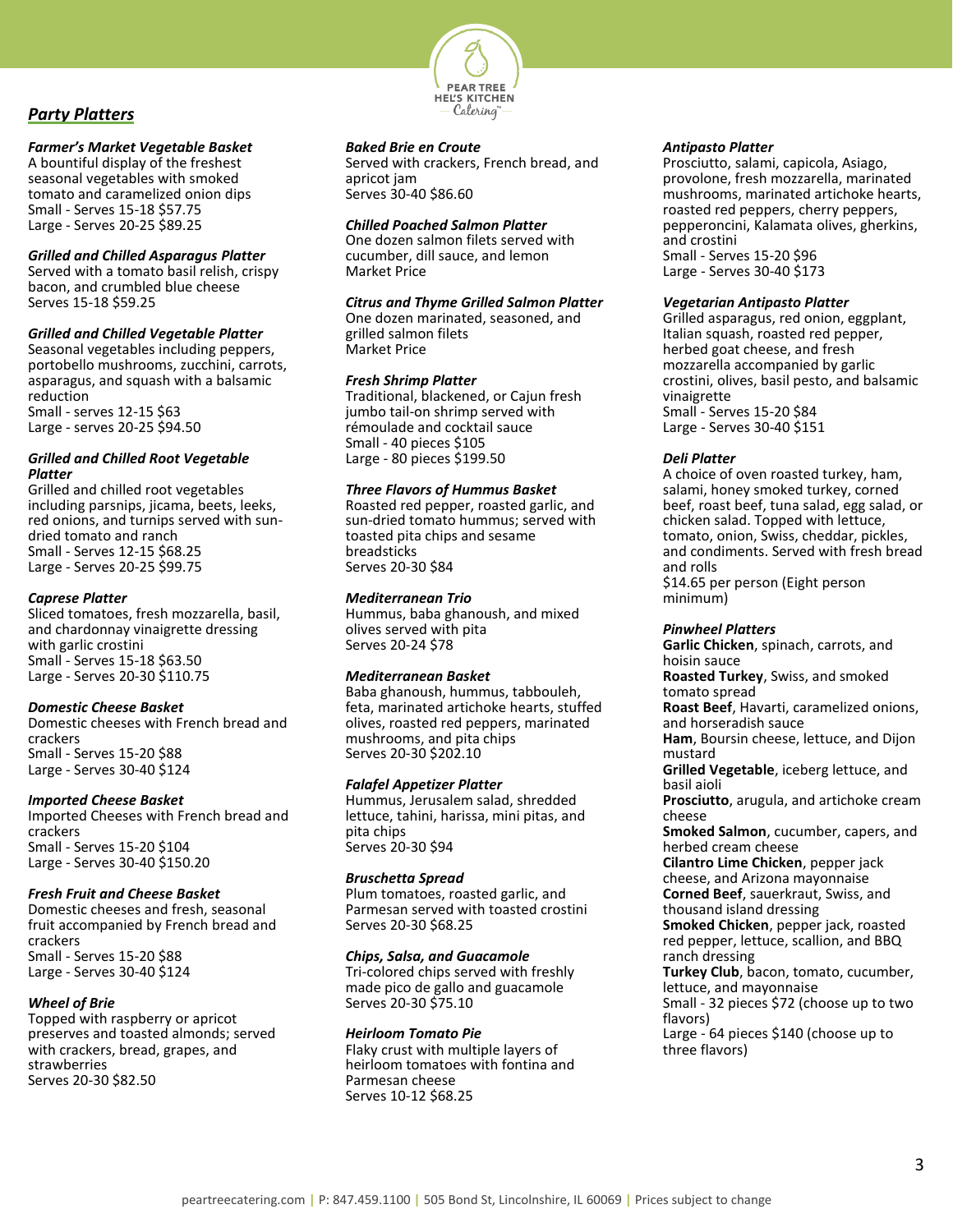

# <span id="page-4-0"></span>*Green Salads*

# *Pear Tree Signature Salad*

Mixed greens, gorgonzola, poached pears, toasted pine nuts, plum tomatoes, and sherry shallot vinaigrette Small Serves 8-10 \$63 Large Serves 16-18 \$99.75

# *Pear Tree Chopped Salad*

Chopped romaine, grilled chicken, chopped crispy bacon, gorgonzola, wonton crisps, julienne carrots, cucumber, red onion, green onion, and citrus vinaigrette Small Serves 8-10 \$78 Large Serves 16-18 \$128

# *Hel's Fabulous Chopped Salad*

Flat leaf spinach, romaine lettuce, mozzarella, chopped carrots, celery, broccoli, peppers, tomatoes, olives, scallions, garbanzo beans, and balsamic vinaigrette Small Serves 8-10 \$78 Large Serves 16-18 \$128

# *Orchard Chopped Salad*

Chopped romaine, baby spinach, gorgonzola, shaved apples and pears, walnuts, dried cranberries, and raspberry vinaigrette Small Serves 8-10 \$78 Large Serves 16-18 \$128

# *Georgian Pecan Salad*

Baby field greens, gorgonzola, grape tomatoes, candied pecans, and orange basil vinaigrette Small Serves 8-10 \$63 Large Serves 16-18 \$99.75

# *Steak Salad*

Seasonal mixed greens, sliced ribeye, crumbled gorgonzola, fresh tomatoes, roasted corn, radishes, crispy fried onions, and horseradish dressing Small Serves 8-10 \$94 Large Serves 16-18 \$159.80

# *Greek Pleasure Salad*

Mixed lettuces, feta, tomatoes, cucumbers, pepperoncini, Kalamata olives, and oregano vinaigrette Small Serves 8-10 \$78 Large Serves 16-18 \$128

# *California Classic Cobb Salad*

Romaine, turkey breast, bacon, blue cheese, diced tomatoes, avocado, celery, scallions, and ranch dressing Small Serves 8-10 \$78 Large Serves 16-18 \$128

# *North Side Cobb Salad*

Mixed greens, Havarti, artichoke hearts, baby peas, cucumber, garbanzo beans, red onion, tomatoes, and balsamic vinaigrette Small Serves 8-10 \$75.10 Large Serves 16-18 \$115.50

# *Strawberry Salad*

Mixed greens, goat cheese, sliced strawberries, red onions, toasted almonds, and raspberry vinaigrette Small Serves 8-10 \$63 Large Serves 16-18 \$99.75

# *Wagner Spinach Salad*

Baby spinach, crumbled blue cheese, caramelized onion, sliced strawberries, candied walnuts, and poppyseed dressing Small Serves 8-10 \$63 Large Serves 16-18 \$99.75

# *Caesar Grilled Chicken Raspberry Salad*

Baby lettuces, grilled chicken, fresh raspberries, grilled jicama, sugar snap peas, crispy walnuts, and raspberry vinaigrette Small Serves 8-10 \$78 Large Serves 16-18 \$128

# *Apple Pecan Salad*

Mixed greens, blue cheese, carrots, apple, candied pecans, and apple vinaigrette Small Serves 8-10 \$63 Large Serves 16-18 \$99.75

# *Blueberry and Orange Mesclun Salad*

Baby lettuces, California Montrachet, orange, raspberries, toasted sunflower seeds, grape tomatoes, and citrus vinaigrette Small Serves 8-10 \$63 Large Serves 16-18 \$99.75

# *Mixed Berry Salad*

Baby greens, blueberries, raspberries, blackberries, candied pecans, goat cheese, red onions, and raspberry vinaigrette Small Serves 8-10 \$63 Large Serves 16-18 \$99.75

# *Fresh Baby Lettuces Salad*

Baby lettuce, feta cheese, Kadota fig, grilled red onion, roasted cherry tomato, and lemongrass balsamic vinaigrette Small Serves 8-10 \$63 Large Serves 16-18 \$99.75

#### *Chopped Kale, Brussels Sprouts, and Red Cabbage Salad*

Matchstick carrots, red peppers, and lemon vinaigrette Small Serves 8-10 \$63 Large Serves 16-18 \$99.75

#### *Tossed Salad Bowl*

Mixed greens, cucumber, tomato, red onion, peppers, cabbage, and croutons with choice of ranch dressing, balsamic vinaigrette, or lemon vinaigrette Small Serves 8-10 \$52.50 Large Serves 16-18 \$84

# *Caesar Salad*

Romaine lettuce, Parmesan, croutons, and Caesar dressing Small Serves 8-10 \$52.50 Large Serves 16-18 \$84

# *South of the Border Salad*

Romaine lettuce, black beans, corn, chopped tomatoes, tortilla crisps, and chipotle ranch Small Serves 8-10 \$63 Large Serves 16-18 \$99.75

# *Southwest Salad*

Romaine, grilled chicken, tortilla strips, julienned carrots, cucumber, julienned peppers, roasted corn, red onion, tomatoes, green onion, and citrus lime vinaigrette Small Serves 8-10 \$78 Large Serves 16-18 \$126

# *Frisée and Belgian Endive Salad*

Frisée, endive, naval orange segments, radishes, almonds, and citrus vinaigrette Small Serves 8-10 \$63 Large Serves 16-18 \$99.75

# *Crunchy Noodle Salad*

Napa cabbage, red peppers, scallions, carrots, almonds, sunflower seeds, crispy noodles, and sweet Asian dressing Small Serves 8-10 \$78 Large Serves 16-18 \$128

# *Asian Salad*

Romaine, napa cabbage, water chestnuts, baby corn, peapods, red peppers, bean sprouts, wonton strips, and sesame dressing Small Serves 8-10 \$78 Large Serves 16-18 \$128

# *Fresh Spinach Salad*

Baby spinach, chopped egg, mushrooms, red onions, and bacon vinaigrette Small Serves 8-10 \$63 Large Serves 16-18 \$99.75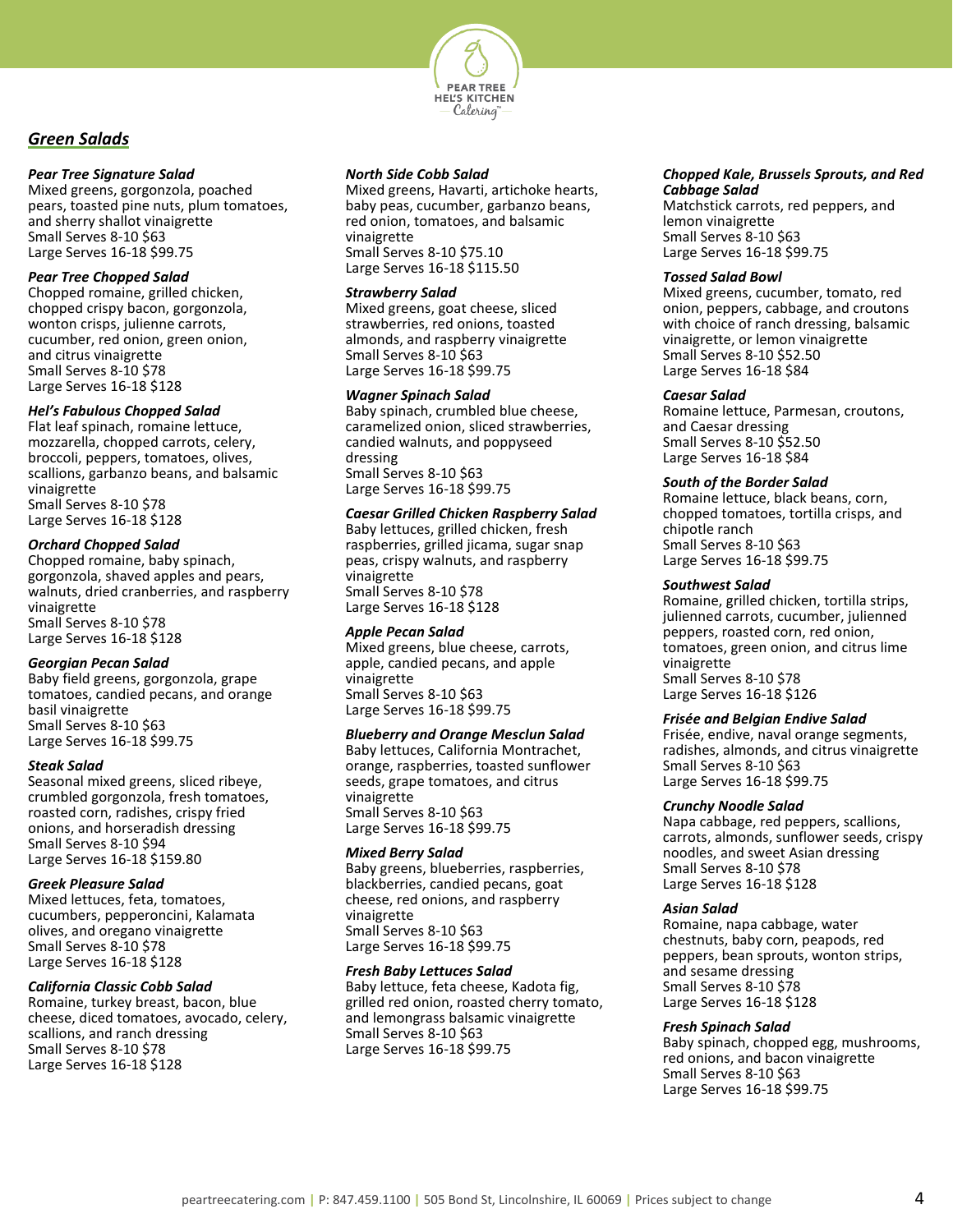

# <span id="page-5-0"></span>*Pasta and Grain Salads*

# *The Bow Tie Salad*

Bow tie pasta, julienned red and yellow peppers, baby peas, red onions, portobella mushrooms, and sherry shallot vinaigrette Small - Serves 15-20 \$69.30 Large - Serves 30-40 \$124.60

## *Corfu Pasta Salad*

Cavatappi pasta, feta, fresh spinach, sundried tomatoes, Kalamata olives, and Dijon vinaigrette Small - Serves 15-20 \$69.30 Large - Serves 30-40 \$124.60

#### *Asian Noodle Salad*

Rice pad Thai noodles, scallions, red peppers, baby corn, cilantro, snow peas, bean sprouts, water chestnuts, and sesame peanut sauce Small - Serves 15-20 \$69.30 Large - Serves 30-40 \$124.60

# *North Shore Orzo Salad*

Orzo pasta, mozzarella, fresh garlic, fresh basil, tomatoes, red onion, mixed greens, and balsamic vinaigrette Small - Serves 15-20 \$69.30 Large - Serves 30-40 \$124.60

# *Bibimbap Grain Salad*

Quinoa, wheatberry, farro, sautéed kale, shiitake mushrooms, pickled daikon, and Korean chili sauce Small - Serves 15-20 \$69.30 Large - Serves 30-40 \$124.60

# *Primavera Orzo Salad*

Orzo, diced grilled vegetables, and fresh herbs Small - Serves 15-20 \$69.30 Large - Serves 30-40 \$124.60

# *Michigan Harvest Salad*

Wild rice, dried cranberries, apricots, toasted pecans, scallions, and cranberry herb vinaigrette Small - Serves 15-20 \$69.30 Large - Serves 30-40 \$124.60

# *Tortellini Salad*

Cheese tortellini, artichoke hearts, sundried tomatoes, toasted pine nuts, basil, and pesto

Small - Serves 15-20 \$69.30 Large - Serves 30-40 \$124.60

# *Tabbouleh Salad*

Cracked wheat bulgur, chopped parsley, tomatoes, onion, mint, and lemon olive oil Small - Serves 15-20 \$69.30 Large - Serves 30-40 \$124.60

# *Capellini Salad*

Roasted garlic, virgin olive oil, sun-dried tomatoes, California Montrachet, and fresh basil chiffonade Small - Serves 15-20 \$69.30 Large - Serves 30-40 \$124.60

## *Hel's Famous Pasta Salad*

Seasonal vegetables, two cheeses, sundried tomatoes, and raspberry vinaigrette Small - Serves 15-20 \$69.30 Large - Serves 30-40 \$124.60

# *Roasted Root Vegetable Couscous*

Carrots, onions, Jicama, and creamy oregano dressing Small - Serves 15-20 \$69.30 Large - Serves 30-40 \$124.60

#### *Traditional Couscous*

Couscous, feta, pine nuts, tomato, basil, lemon, and olive oil Small - Serves 15-20 \$69.30 Large - Serves 30-40 \$124.60

# *Asian Pasta Salad*

Red pepper linguine, soba noodles, ginger, sesame, snow pea, mushrooms, and sesame ginger vinaigrette Small - Serves 15-20 \$69.30 Large - Serves 30-40 \$124.60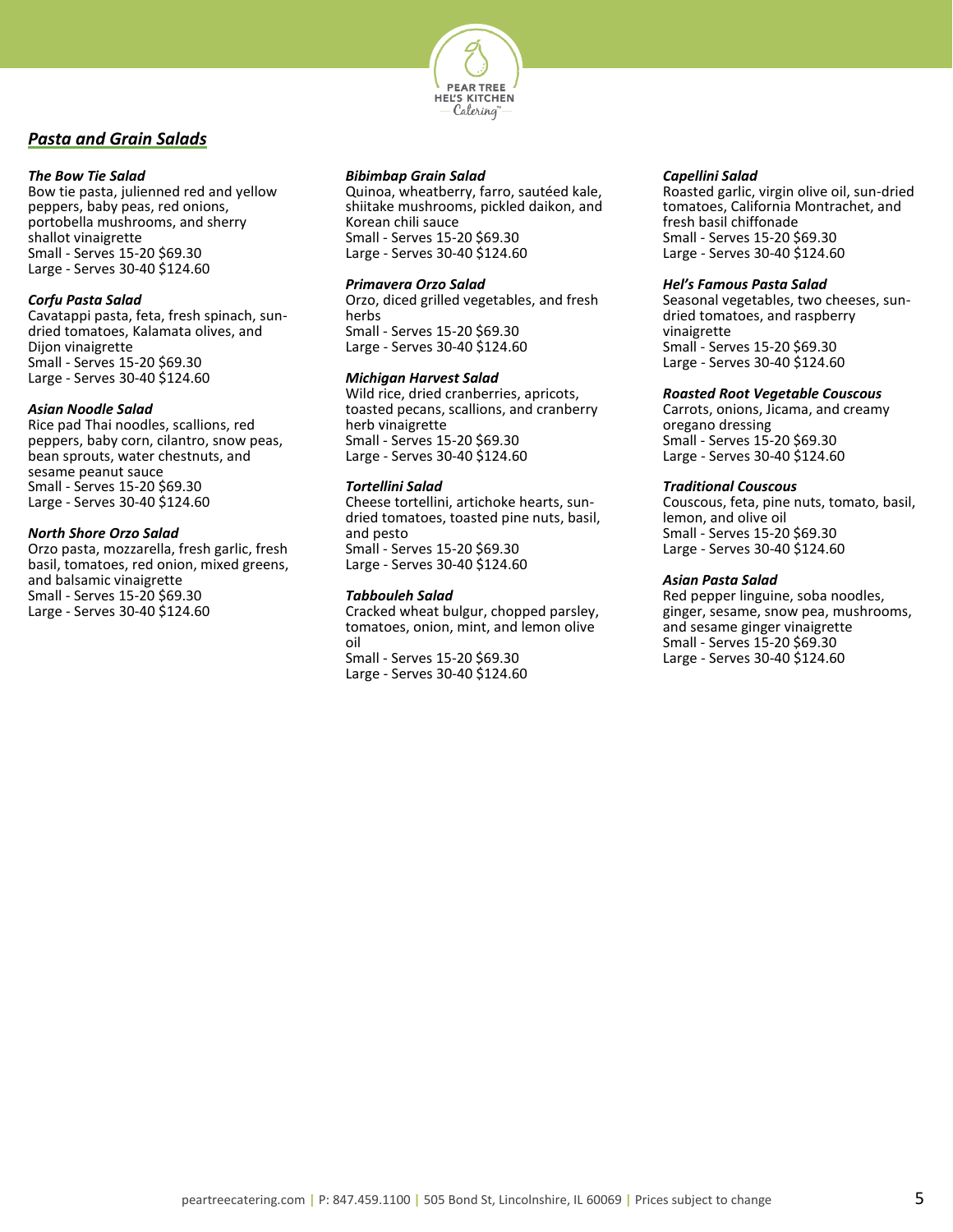

# <span id="page-6-0"></span>*Deli and Specialty Salads*

# *California Chicken Salad*

House-made chicken salad, red flame grapes, toasted almonds, and chopped scallions Small - Serves 15-20 \$78.75 Large - Serves 30-40 \$141.75

# *North Side Chicken Salad*

Grilled chicken breast, celery, red onion, and mayonnaise Small - Serves 15-20 \$78.75 Large - Serves 30-40 \$141.75

# *North Side Tuna Salad*

White albacore tuna, eggs, onions, celery, red onion, and mayonnaise Small - Serves 15-20 \$79.80 Large - Serves 30-40 \$143.65

# *Home Style Potato Salad*

Red skin potatoes, celery, onions, and mayonnaise Small - Serves 15-20 \$56.25 Large - Serves 30-40 \$101.15

# *Salmon Salad*

Salmon, capers, dill, and mayonnaise Small - Serves 15-20 \$80.85 Large - Serves 30-40 \$145.60

# *Egg Salad*

Hard boiled eggs, celery, onions, and mayonnaise Small - Serves 15-20 \$63.25 Large - Serves 30-40 \$113.75

# *Broccoli Salad*

Broccoli florets, bacon, cheddar, tomatoes, golden raisins, and sweetened balsamic vinaigrette Small - Serves 15-20 \$68.25 Large - Serves 30-40 \$122.85

#### *Avocado Chicken Salad*

Roasted chicken, red onions, red peppers, avocado, and sour cream Small - Serves 15-20 \$83.75 Large - Serves 30-40 \$151.75

# *Grilled Parisian Redskin Potato Salad*

Red skinned potatoes, bacon, scallions, garlic, dill, and whole grain mustard Small - Serves 15-20 \$68.25 Large - Serves 30-40 \$122.85

# *Pear Tree Club Med Salad*

Couscous, red quinoa, farro, goat cheese, cashews, scallions, sun-dried tomatoes, cucumber, celery, tomatoes, basil, pine nuts, and lemon Parmesan vinaigrette Small - Serves 15-20 \$68.25 Large - Serves 30-40 \$122.85

## *Caprese Salad*

Fresh mozzarella, heirloom tomatoes, balsamic reduction, and olive oil Small - Serves 15-20 \$63.25 Large - Serves 30-40 \$113.75

# *Heirloom Tomato Salad (Seasonal)*

Shallots, capers, and sweet basil vinaigrette Small - Serves 15-20 \$63.25 Large - Serves 30-40 \$113.75

# *Creamy Coleslaw*

Green cabbage, red cabbage, carrots, and coleslaw dressing Small - Serves 15-20 \$47.25 Large - Serves 30-40 \$85.05

# *Creole Coleslaw*

Cabbage, matchstick carrots, onions, and a spicy "Old Bay" taste Small - Serves 15-20 \$47.25 Large - Serves 30-40 \$85.05

# *Fresh Mozzarella and Fruit Salad*

Chopped mint garnish Small - Serves 15-20 \$63.25 Large - Serves 30-40 \$113.75

#### *Corn Salad*

Avocado, roasted peppers, and red wine vinaigrette Small - Serves 15-20 \$63.25 Large - Serves 30-40 \$113.75

# *Israeli Salad*

Heirloom tomatoes, English cucumbers, chopped parsley, and green goddess dressing Small - Serves 15-20 \$56.25 Large - Serves 30-40 \$101.15

# *Tomato, Cucumber, and Onion Salad*

Roma tomatoes, cucumber, red onion, and red wine vinaigrette Small - Serves 15-20 \$56.25 Large - Serves 30-40 \$101.15

# *Beet and Fennel Salad*

Roasted beets, fennel, oregano, garlic, and Italian vinaigrette Small - Serves 15-20 \$56.25 Large - Serves 30-40 \$101.15

# *Basil Cream Potato Salad*

Red skin potatoes, shallots, capers, and tangy basil cream mayonnaise Small - Serves 15-20 \$56.25 Large - Serves 30-40 \$101.15

# *Fingerling Potato Salad*

Fingerling potatoes, olive oil, fresh herbs, and roasted garlic Small - Serves 15-20 \$56.25 Large - Serves 30-40 \$101.15

# *Star Slaw*

Snow pea and cabbage slaw, sesame oil, rice vinegar, and freshly grated orange zest Small - Serves 15-20 \$47.25 Large - Serves 30-40 \$85.05

# *Hearts of Palm Salad*

Asparagus spears, hearts of palm, tear drop tomatoes, sprouts, and raspberry vinaigrette Small - Serves 15-20 \$68.25 Large - Serves 30-40 \$122.85

#### *Panzanella Salad*

Crusty bread, Tuscan kale, shaved Brussels sprouts, fennel, radishes, red onions, and grape tomatoes Small - Serves 15-20 \$68.25 Large - Serves 30-40 \$122.85

# *Watermelon Salad*

Watermelon, blue cheese, celery, apple, and mint vinaigrette Small - Serves 15-20 \$63.25 Large - Serves 30-40 \$113.75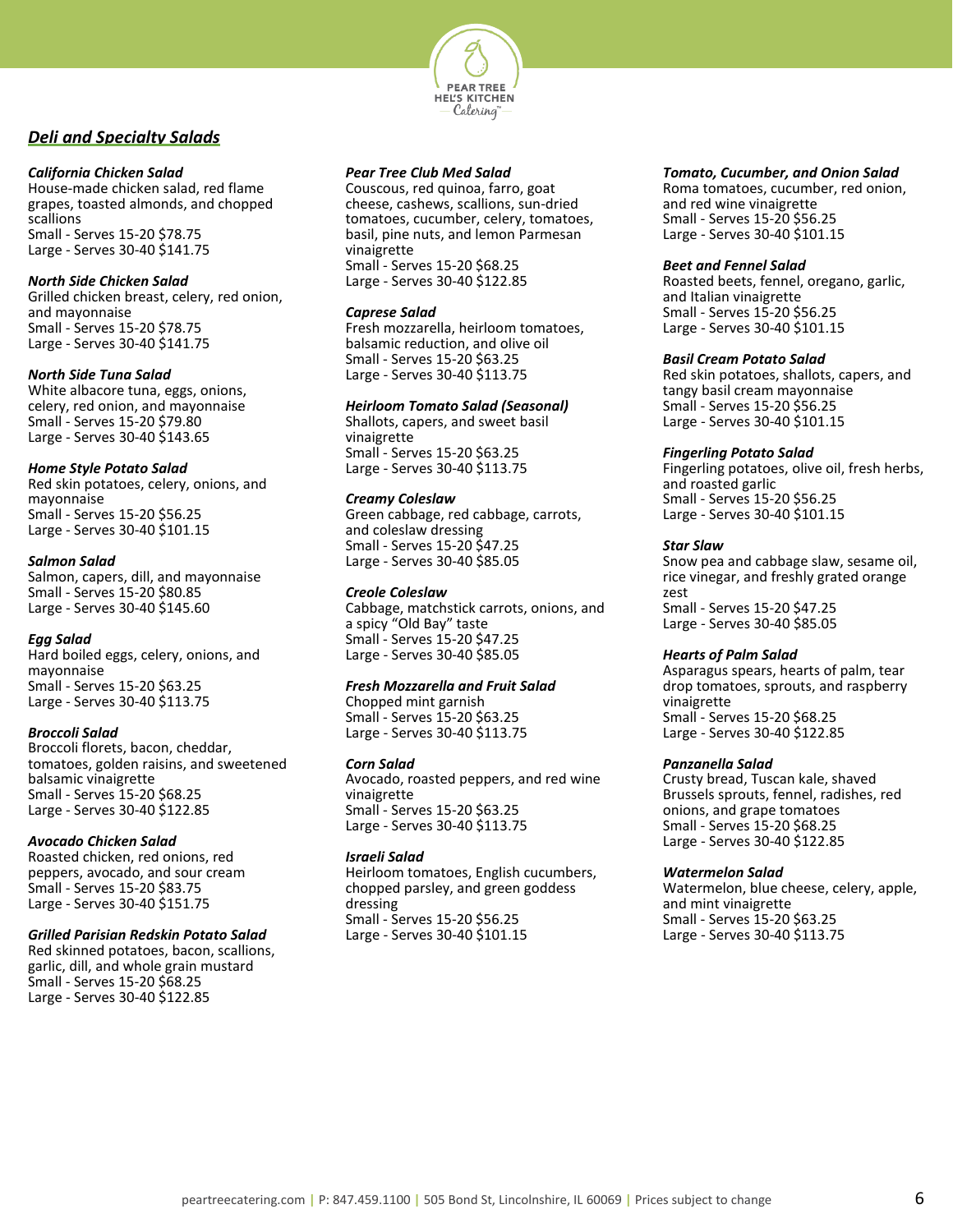

<span id="page-7-0"></span>*Sandwiches* - Make 'Em Mini Cold Sandwiches – Small \$68 (16 count, 2 varieties), Large \$130 (32 count, 3 varieties)

# *Roast Beef and Brie*

Roast beef, Brie, caramelized onions, roasted red peppers, and roasted garlic mayonnaise on onion roll

# *Roast Beef and Horsey*

Roast beef, provolone, lettuce, tomato, red onions, and horseradish mayonnaise on rye roll

# *Chipotle Roast Beef*

Roast beef, pepper jack, lettuce, tomato, crispy onions, and chipotle mayonnaise on ciabatta roll

#### *Oven Roasted Turkey*

Turkey, cucumber, lettuce, and roasted garlic mayonnaise on tomato focaccia

#### *Honey Smoked Turkey*

Honey smoked turkey, lettuce, tomato, and smoked tomato mayonnaise on multigrain roll

#### *Mozzarella Turkey*

Turkey, fresh mozzarella, lettuce, tomato, and pesto mayonnaise on tomato focaccia

#### *Caprese*

Sliced prosciutto, fresh mozzarella, Roma tomato, basil, and balsamic reduction on tomato focaccia

# *Turkey and Bacon*

Turkey, smoked bacon, sandwich slaw, and garlic mayonnaise on ciabatta roll

#### *Smoked Country Ham*

Sliced ham, Havarti, lettuce, tomato, and Dijon on fresh pretzel roll

# *North Side Tuna Salad*

Tuna salad, lettuce, and tomato on mini croissant

# *The Classic Deli*

Your choice of deli meat, lettuce, tomato, and mayonnaise on a mini challah roll

# *Border Chicken*

Grilled chicken breast, pepper jack, lettuce, tomato, and Arizona mayonnaise on herb ciabatta roll

# *Grilled Chicken*

Grilled chicken, Gouda, lettuce, and chipotle mayonnaise on ciabatta roll

# *Tuscan Chicken*

Grilled chicken, Swiss, mozzarella, caramelized onion, roasted red pepper, arugula, and sun-dried tomato pesto on ciabatta roll

# *Wraps* - Small \$73.50 (18 count, 2 varieties), Large \$144 (36 count, 3 varieties)

#### *Asian Chicken Noodle*

Grilled chicken, Napa cabbage, red peppers, scallions, carrots, almonds, sunflower seeds, crunchy noodles, and sweet Asian dressing in a tomato tortilla

#### *Grilled Chicken Caesar*

Grilled chicken, Parmesan, lettuce, tomato, and Caesar dressing in a spinach tortilla

#### *BBQ Chicken*

Grilled BBQ chicken, Swiss, lettuce, onion, and BBQ spread in a flour tortilla

#### *Jerk Chicken*

Grilled chicken, pepper jack, lettuce, red onion, pineapple, and jerk sauce in a flour tortilla

# *Chicken Fajita Wrap*

Grilled chicken, cheddar, lettuce, grilled onions and peppers, and chipotle mayonnaise in a flour tortilla

#### *Crispy Orange Chicken*

Breaded chicken, mandarin oranges, scallions, spinach, red onion, and sweet and sour sauce in a flour tortilla

# *Roast Beef and Cheddar*

Roast beef, cheddar, lettuce, tomato, caramelized shallots, sautéed mushrooms, and Dijon in a tomato tortilla

#### *Pepper Jack Beef*

Roast beef, pepper jack, lettuce, tomato, and chipotle mayonnaise in a flour tortilla

#### *North Side Chicken Salad*

Grilled chicken breast, lettuce, tomato, red onion, celery, and mayonnaise on croissant

#### *California Chicken Salad*

Chicken salad, lettuce, tomato, red flame grapes, toasted almonds, chopped scallions, and mayonnaise on croissant

#### *Chicken Pesto Panini*

Grilled pesto chicken, provolone, lettuce, tomato, onion, roasted red pepper, and sun-dried tomato pesto on ciabatta roll

#### *Portobello Delight*

Balsamic portobello mushroom, spinach, peppers, and artichoke cream on herb ciabatta roll

# *Bruschetta*

Roma tomatoes, buffalo mozzarella, fresh basil, and red onion jam on tomato focaccia

# *Red Pepper Bruschetta*

Roasted red pepper, buffalo mozzarella, fresh basil, and red onion jam on tomato focaccia

#### *California Turkey*

Roasted turkey, Swiss, lettuce, tomato, onion, and guacamole in a wheat tortilla

#### *Turkey Espanola*

Turkey, Manchego cheese, spinach, roasted red peppers, and cilantro spread in a tomato tortilla

#### *Reuben*

Corned beef, lettuce, sauerkraut, and Thousand Island dressing in a flour tortilla

#### *Grilled Vegetable*

Balsamic grilled vegetables, lettuce, and hummus in a spinach tortilla

#### *Honey Ham*

Sliced ham, provolone, lettuce, grilled onions, arugula, and honey mustard dressing in an Italian flatbread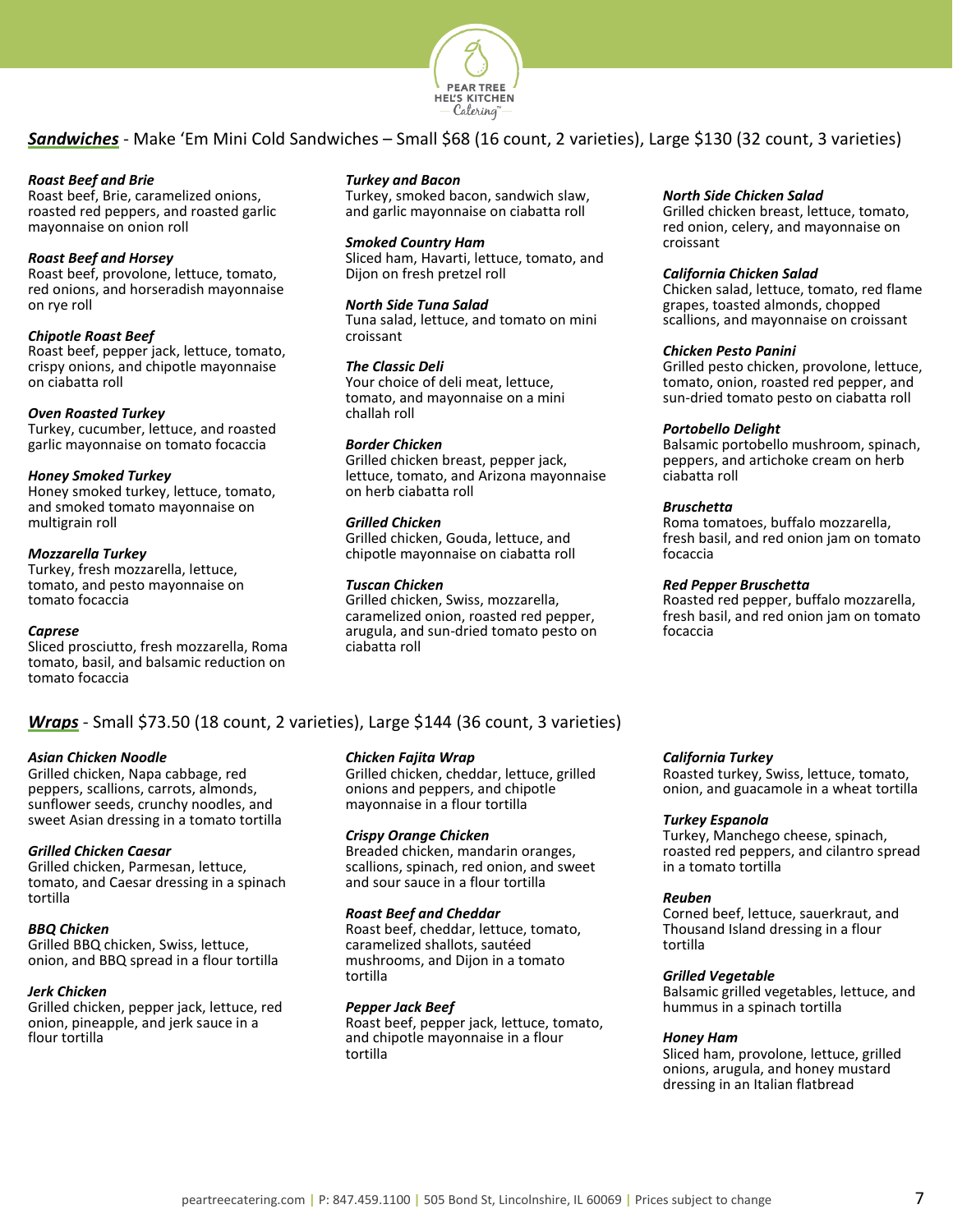

<span id="page-8-0"></span>*Poultry Entrées* - All orders have an 8-person minimum, unless specified; all items are priced à la carte

# *Santa Fe Chicken*

Oven roasted chicken breast seasoned with mild chilis, cilantro, and lime \$8.40

# *Chicken Piccata*

Pan fried chicken breast in a lemon caper sauce \$8.40

# *Chicken Forever*

Marinated and grilled chicken breast in a light sauce of fresh rosemary, shallots, white wine, and mushrooms \$8.40

# *Apricot Chicken*

Apricot and balsamic marinated chicken breast topped with apricots, toasted almonds, scallions, and balsamic glaze \$8.40

# *Chicken Parmesan*

Breaded chicken breast topped with marinara sauce, fresh basil, and provolone cheese \$8.40

# *Pulled BBQ Chicken*

Slow cooked shredded chicken in our tangy barbecue sauce, served with rolls and pickles \$8.40

# *Chicken Marsala*

Pan fried, boneless, chicken breast in a Marsala sauce with mushrooms \$8.40

# *Sweet Ginger and Soy Glazed Chicken Breast*

Grilled chicken breast marinated in teriyaki and served with grilled pineapple \$8.40

# *Sonoma Chicken*

Oven roasted chicken in a sauce of olive oil, garlic, white wine, mushrooms, artichokes, diced tomatoes, herbs, and cream \$8.40

# *Bourbon BBQ Glazed Grilled Chicken*

<span id="page-8-1"></span>Chicken breast grilled with our housemade barbecue sauce \$9.40

#### *Spinach and Herb Goat Cheese Stuffed Chicken*

Pan fried stuffed chicken breast topped with Parmesan cheese \$10.20

# *Wild Rice Stuffed Chicken Breast*

Served with a tarragon cream sauce \$10.20

# *Stuffed Chicken Florentine*

Pan fried chicken breast stuffed with spinach and cheese, topped with a sundried tomato cream sauce \$10.20

# *Mango BBQ Glazed Grilled Chicken*

Chicken breast grilled with our housemade mango barbecue sauce and topped with mango \$9.40

# *Lemon Basil Chicken*

Breaded chicken breast encrusted with basil and thyme in a lemon basil sauce \$8.40

# *Chicken Milanese*

Pan fried chicken breast topped with arugula, roasted tomatoes, and Parmesan cheese with a balsamic glaze \$9.40

# *Bone-In Chicken*

Roasted bone-in chicken breast simmered with brown sugar, garlic, and lemon juice \$9.40

# *Chicken Toscana*

Pan fried chicken breast in a sauce of black olives, balsamic vinegar, plum tomatoes, and capers \$9.40

# *Chicken Saltimbocca*

Boneless breast of chicken stuffed with prosciutto and spinach pan-fried and topped with a sage lemon cream sauce \$9.40

# *Aegean Chicken*

Oven roasted chicken breast with rosemary, white wine, garlic, shallots, artichokes, and black olive in a lemon honey sauce \$8.40

# *Leek Shallot Chicken*

Oven roasted chicken breast with leeks and shallots in a Riesling cream sauce \$8.40

# *Pecan Crusted Chicken*

Pan fried chicken breast coated in crushed pecans in a honey bourbon sauce \$9.40

#### *Turkey Roulades*

Sliced turkey breast rolled with poached cranberry, wilted spinach, fig, apple stuffing, and cranberry ginger chutney \$10.20

# *Citrus Sage Turkey Breast*

Hand carved turkey breast slow roasted in a citrus sage marinade \$9.40

# *Stuffed Chicken Breast*

Oven roasted chicken breast stuffed with fig, pear, and apple bread stuffing; served with golden raisins and apple cider glaze \$10.20

# *Stuffed Bruschetta Chicken*

Roasted chicken breast with mozzarella and basil, topped with bruschetta topping and balsamic drizzle \$10.20

# *Fried Chicken*

Marinated in buttermilk and fried golden brown Whole (8 piece) \$28 All white (4 breasts) \$29.40

# *Chicken Fajitas*

Marinated and grilled chicken breast; served with rice, beans, onions, peppers, cheese, sour cream, salsa, and flour or corn tortillas \$19.90

# *Grilled Chicken Paella*

Diced grilled chicken, chorizo, vegetables, and rice \$58 (Serves 4-6)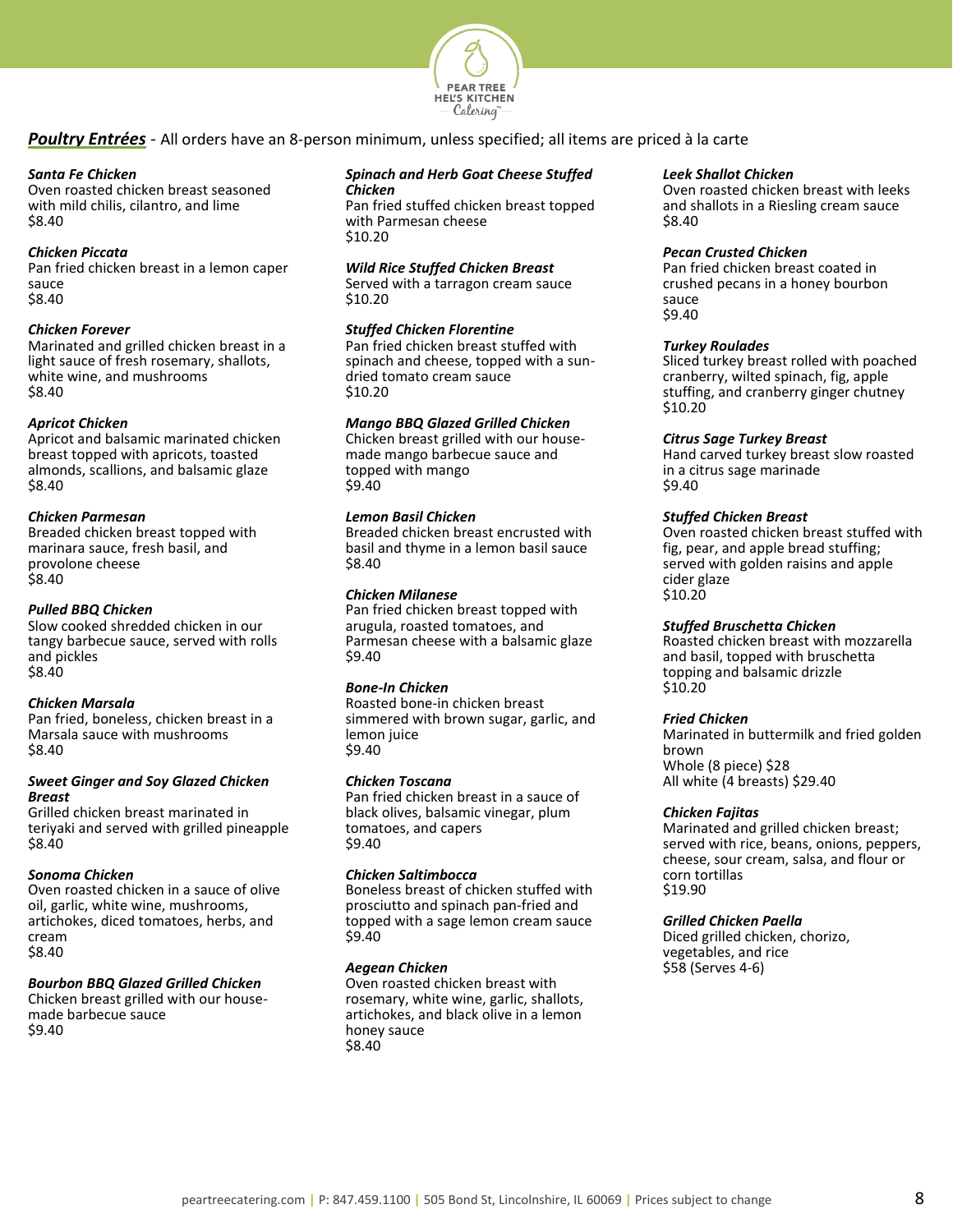

# *Beef Entrées* - All orders have an 8-person minimum, unless specified; all items are priced à la carte

#### *Beef Brisket*

Traditional beef brisket slow roasted with aromatic vegetables and herbs \$12.90

# *BBQ Flat-Iron Steak*

Bourbon BBQ grilled skirt steak with roasted shallots \$19.60

# *Roasted Tomato and Onion Sirloin*

Seared and pan-roasted with fresh garlic, onions, and herbs. Served with roasted tomato and onion relish \$16.90

# *Steak Fajitas*

Tender strips of marinated and grilled skirt steak; served with rice, beans, onions, peppers, cheese, sour cream, salsa, and flour or corn tortillas \$24.90

# *Flank Steak*

Grilled and served with a chimichurri sauce \$17.80

# *Kung Pao Beef*

Savory sliced beef with peppers, water chestnuts, and scallions in a spicy glaze \$12.80

#### *Not Your Mom's Meatloaf*

Served with rosemary mushroom demiglace \$9.40

# *Chopped Sirloin*

Grilled and chopped sirloin topped with caramelized onions and sautéed mushrooms \$12.80

# *Smoked BBQ Beef Brisket*

Home-smoked brisket of beef slow cooked in our house-made barbecue sauce \$12.90

# *BBQ Skirt Steak*

Marinated and char-grilled skirt steaks. Served with grilled onions and French rolls \$19.90

# *Sake-it-to-Me Skirt Steak*

Sake soy marinated and grilled skirt steak \$19.90

# *Beef Burgundy*

Medallions of beef tenderloin, sautéed mushrooms, and red wine sauce \$19.90

# *Beef Barbacoa*

Tender, juicy, and spicy beef slow cooked to perfection; served with rice, beans, onions, peppers, cheese, sour cream, salsa, and flour or corn tortillas \$19.90

#### *Pepper Steak*

Assorted sliced peppers and flank steak seasoned and served with garlic, onion, and soy sauce \$16.90

#### *Beef Short Ribs*

Braised short ribs with au jus, carrots, celery, onions, and garlic \$12.80

#### *Filet of Beef al Forno*

Encrusted with gorgonzola cheese and grilled to perfection with a wild mushroom sauce \$19.80

# *Caesar Encrusted Beef Tenderloin*

Coated with Parmesan and panko breadcrumbs, roasted and served with a brandy and mustard cream sauce \$19.80

## *Delmonico Steak*

Traditionally prepared 8 oz ribeye steak, grilled and served with balsamic cipollini onions and a port wine reduction \$24.65

# *Traditional Ground Beef Chili*

Served with cheese, onions, and sour cream \$52.80 per pan (serves 4-6)

# *Smoked Brisket Chili*

Served with cheese, onions, and sour cream \$62.80 per pan (serves 4-6)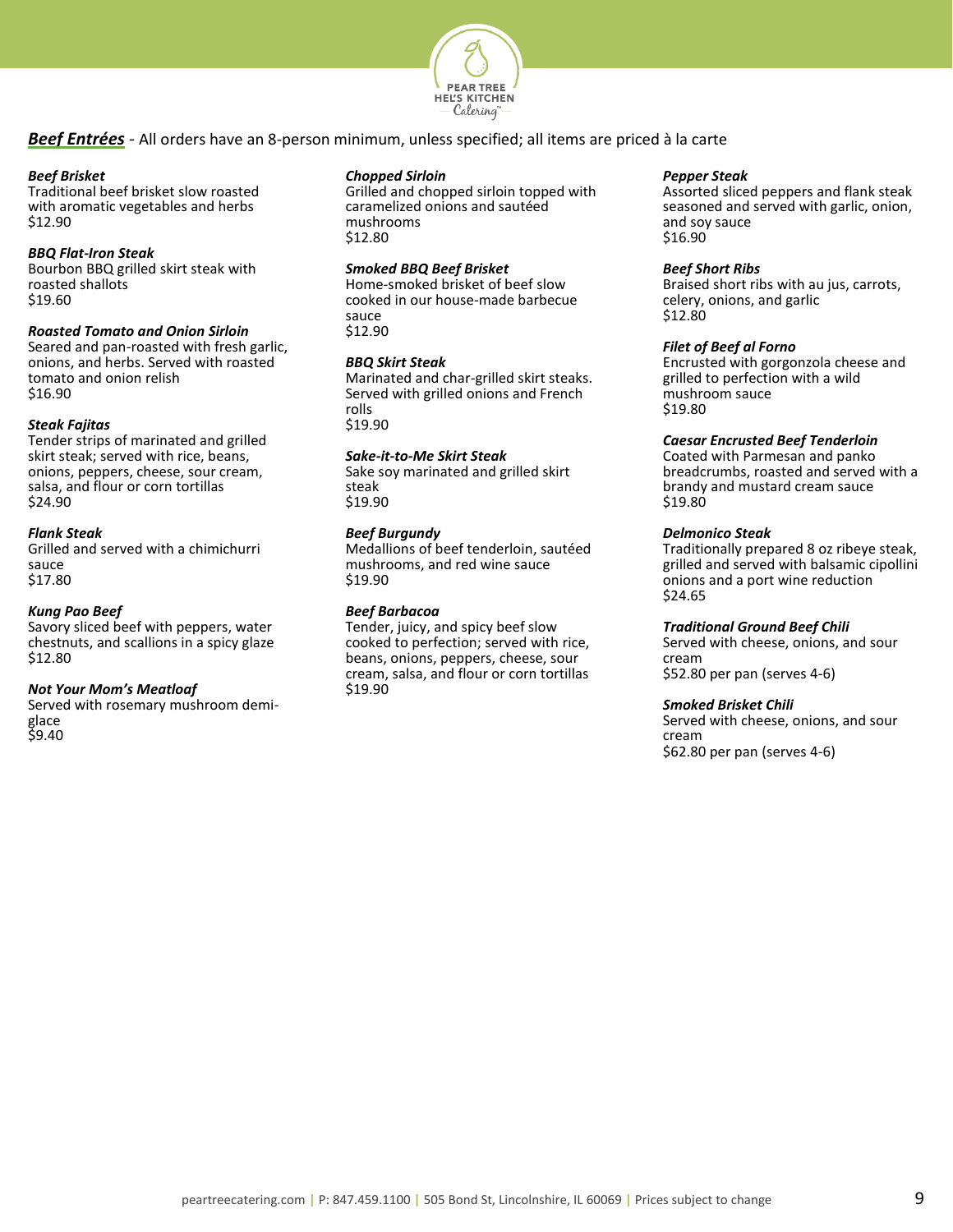

# <span id="page-10-0"></span>*Pork, Veal, and Lamb Entrées* - All orders have an 8-person minimum, unless specified; all items are priced à la carte

## *Pulled Pork*

Roasted, pulled, and slow cooked in our house-made barbecue sauce with rolls and pickles \$9.40

#### *Pepper Berry Pork Tenderloin*

Grilled pork tenderloin in a pepper berry marinade with garlic, tomatoes, and white wine \$12.70

# *Lemon Blueberry Pork*

Grilled pork tenderloin with charred lemon blueberry sauce \$12.70

# *Pork Chops*

Grilled and served with an apple brandy butter \$12.70

#### *Apple Pork Tenderloin*

Roasted with a Dijon coating with apples and onions \$12.70

# *Traditional Pork Tenderloin*

Roasted with mustard and horseradish crust and balsamic reduction \$13.80

## *Veal Medallions with Wild Mushroom Sauce*

Grilled and served with a wild mushroom and brandy sauce Market Price

# *Veal Medallions with Green and Pink Peppercorn Sauce*

Grilled and served with a peppercorn reduction sauce Market Price

# *Root Beer Ribs*

Smoked baby back ribs, grilled and basted with our sweet and savory root beer barbecue sauce \$14.65 Half Slab \$31.45 Full Slab

#### *Korean BBQ Ribs*

Baby back ribs in our famous Korean barbecue sauce \$14.65 Half Slab \$31.45 Full Slab

#### *Baby Back Ribs*

Home-smoked baby back ribs, grilled and basted with tangy barbecue sauce \$14.65 per half slab \$31.45 per full slab

#### *Italian Sausage*

Simmered with roasted peppers in marinara sauce \$58 per pan (serves 4-6)

# *Rack of Lamb*

Market Price Two Rack Minimum (14 pieces)

# *Grilled New Zealand Baby Lamb Chops*

With rosemary au jus Market Price By the dozen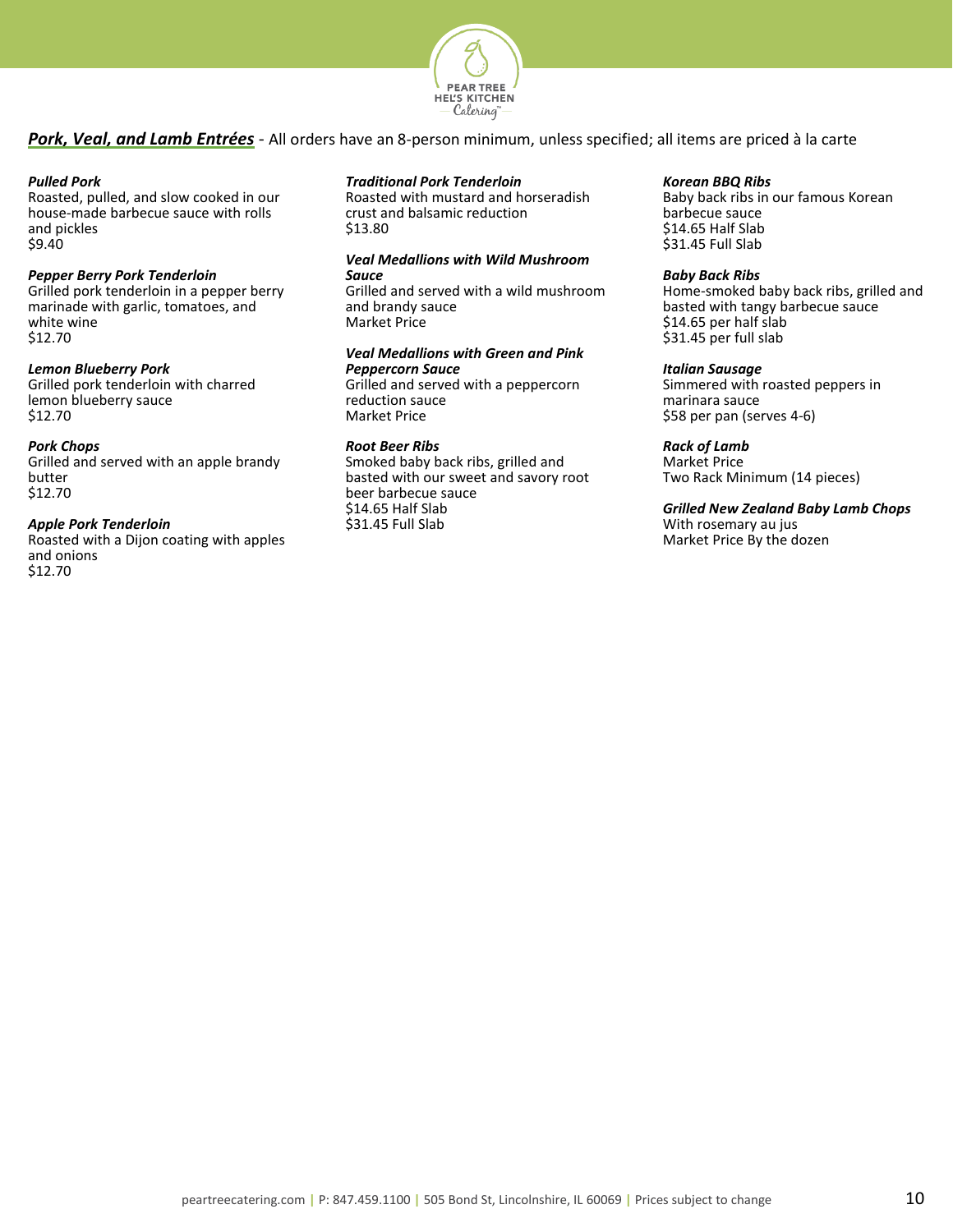

# <span id="page-11-0"></span>*Seafood and Fish Entrées* - All orders have an 8-person minimum, unless specified; all items are priced à la carte

#### *Pan-Seared Salmon*

With caramelized onions and sautéed garlic spinach \$12.90

# *Southwest Grilled Salmon*

With avocado and tangerine salsa \$12.90

#### *Teriyaki Glazed Salmon*

With sesame seeds and wilted bok choy \$12.90

#### *Citrus Salmon*

Served with mango chutney \$12.90

*Balsamic Marinated Grilled Salmon* With red and yellow tomato salsa \$12.90

#### *Pecan Encrusted Salmon*

Roasted pecan coated and pan-fried, served with ginger and pineapple relish \$12.90

# *Mustard Maple Salmon*

Maple and mustard glazed and grilled salmon, accompanied by crispy leek garnish \$12.90

# *Grilled and Chilled Garlic Salmon Filet*

Served with lemon Parmesan vinaigrette \$12.90

*Lemon Parmesan Tilapia* with a Parmesan lemon crust and lemon wheel garnish \$11.50

# *Grilled Tilapia*

Served with roasted tomatoes and sweet corn relish \$12.90

# *Pan-Fried Tilapia Filet*

Served with diced olives, capers, tomatoes, and olive oil \$12.90

# *Tilapia Diablo*

Sautéed with butter, chipotle adobo sauce, and cilantro \$12.90

# *Fish Tacos*

Choice of grilled tilapia fillets or shrimp with shredded cabbage, pico de gallo and spicy citrus avocado salsa with corn tortillas \$12.90

#### *Sautéed Garlic Shrimp*

With leeks, herbs, and white wine reduction \$13.60

*Grilled and Chilled Shrimp Kabobs* With cilantro pesto sauce \$16.75

# *Macadamia Mahi Mahi*

Mahi Mahi filets encrusted with macadamias and walnuts, sauteed, and accompanied by mango salsa and lime beurre blanc \$14.60

#### *Crispy White Fish*

Pan-fried skin on with remoulade sauce \$12.90

# *Stuffed Sole*

Filled with tender asparagus and topped with tarragon cream sauce Market Price

# *Trout Amanda*

Sautéed golden brown and topped with golden raisins, toasted almonds, and brown butter \$16.40

*Sea Bass, Halibut, or Pike* Substitute for any of the above preparations Market Price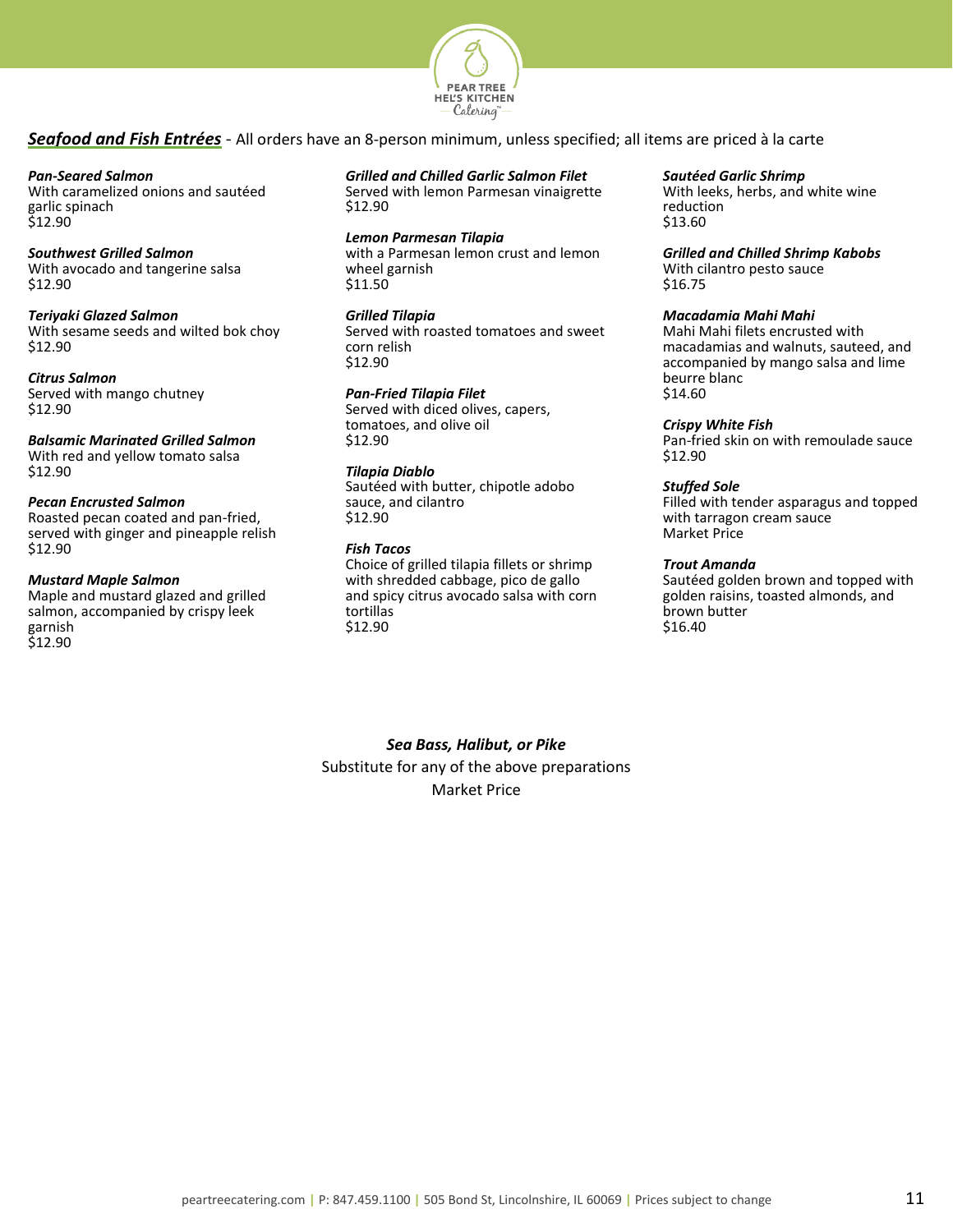

<span id="page-12-0"></span>*Vegetarian Entrées* - All items are by the pan and serve 4-6, \$48 per pan. Plant-based proteins available, please discuss with your event planner for details!

*Cashew Korma*

Over potato-lentil pilaf, Asian eggplant, tomatoes, kohlrabi, and cashews

*Spinach, Chickpea, and Hazelnut Ragout* Over Saffron Pilaf

*Tofu, Broccoli, and Tomatoes* With a curried peanut sauce over Saffron Pilaf

*Tempeh and Spinach* With peanut sauce, cauliflower, cashew, and jasmine pilaf

*Tempeh Stir Fry* with Asian rice noodles

*Linguine* Broccoli Rabe, pecans, and feta

*Thai Rice Noodles* With cilantro ginger sauce

*Wasabi Soba Noodles* Stir-fry vegetables

*Swiss Chard* Eggplant Lasagna

*Squash* With Broccoli Rabe Lasagna

*Sweet Potato Shepherd's Pie* 

*Butternut Squash Risotto Cakes* With portobello mushrooms and stilton butter

*Shiitake Risotto* Served with edamame

*Cajun Extra Firm Mu Tofu* Seared with nutritional yeast and Cajun spices, served with wilted spinach

# *Eggplant Timbale*

Layers of sautéed eggplant, fresh tomato basil sauce and Parmesan and mozzarella cheese

# *Eggplant Parmesan*

Breaded eggplant topped with marinara sauce, fresh basil, and provolone cheese \$8.40 per serving (minimum of 8)

# *Vegetable Napoleon*

Portobello mushrooms, squash, carrots, and peppers topped with a goat cheese mousse

# *Vegetable Lasagna Rotolare*

Seasonal vegetables in a delicate blend of ricotta, Parmesan, fresh herbs, and lemon zest, rolled in lasagna pasta and finished with mozzarella and our own tomato basil sauce

# *Potato Pancakes*

With fresh chives and sour cream

*Zucchini Lasagna*

Zucchini cutlets and marinara

*Crustless Grilled Vegetable Quiche* With goat cheese

# *Portobello Stuffed Mushroom*

Stuffed with quinoa, marinara, ricotta, mozzarella, and balsamic glaze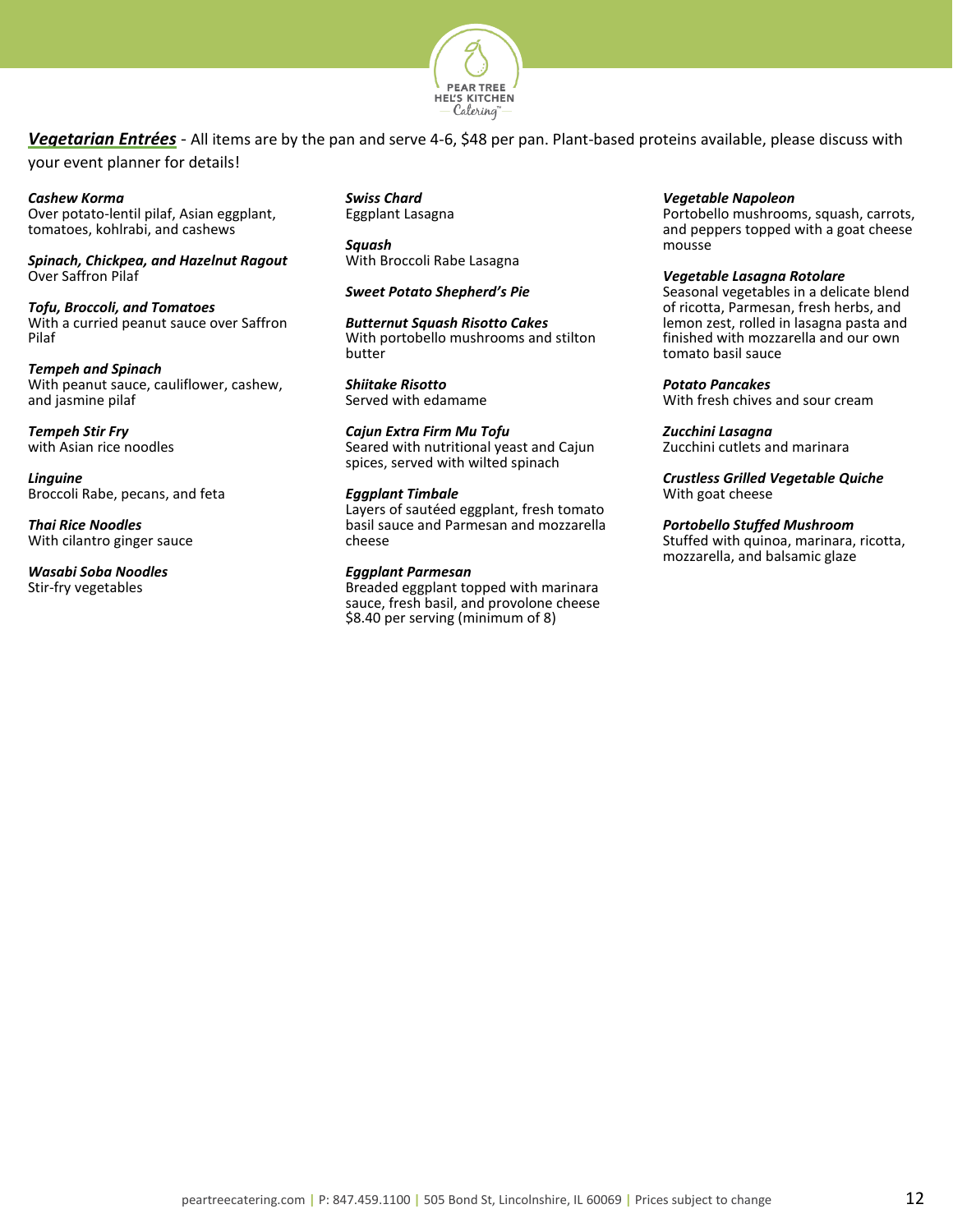

# <span id="page-13-0"></span>*Pasta Entrées* - All orders are by the pan and serve 4-6 as an entrée or 8-10 as a side

#### *House-made Macaroni and Cheese*

Baked pasta with Pear Tree's special cheddar cheese sauce and topped with toasted breadcrumbs \$42

#### *White Macaroni and Cheese*

Parmesan, mozzarella, and Gouda with fresh chopped herbs \$42

#### *Vegetable Lasagna*

Grilled vegetables, layers of pasta, cheese, and marinara sauce \$52

#### *Meat Lasagna*

Fresh ground beef, tomatoes, herbs, layers of pasta, cheese, and Bolognese sauce \$58

#### *Stuffed Shells*

Three cheese filled shells with herbs, spinach, tomato, roasted garlic, and basil sauce \$58

#### *Pear Tree's Famous Penne*

Penne, sherry cream, cherry tomatoes, and broccoli \$42

#### *Orecchiette Carbonara*

Bacon, cream, Parmesan, and baby peas \$48

#### *Artichoke Arugula Pesto Orecchiette*

Orecchiette, house-made artichoke and arugula pesto, peas, and Parmesan \$48

## *Orecchiette Pomodoro*

Baby peas, eggplant, zucchini, yellow squash, sun-dried tomatoes, and tomato-basil sauce \$42

#### *Fettuccini Alfredo*

Parmesan, rosemary, white wine, and Alfredo sauce \$42

# *Spinach and Mushroom Penne*

Portobello mushrooms, sun-dried tomatoes, spinach, and mushroom cream sauce \$42

#### *Three Cheese Tortellini*

Tortellini, grilled chicken, fresh spinach, basil, and sun-dried tomato cream \$58

#### *Strozzapreti Pasta*

Crumbled sausage, portobello mushrooms, crispy prosciutto, and mushroom cream sauce \$58

## *Ziti with Chicken*

Grilled chicken, wilted spinach, wild mushrooms, and mushroom cream sauce \$58

#### *Tagliatelle*

Tagliatelle, truffle oil, and tomato mushroom asparagus ragout \$48

#### *Orecchiette with Grilled Vegetables*

Orecchiette, grilled vegetables, and vodka sauce \$42

#### *Pasta Milano*

Cavatappi pasta, mushrooms, fresh spinach, roasted red peppers, and a pesto cream sauce .<br>\$48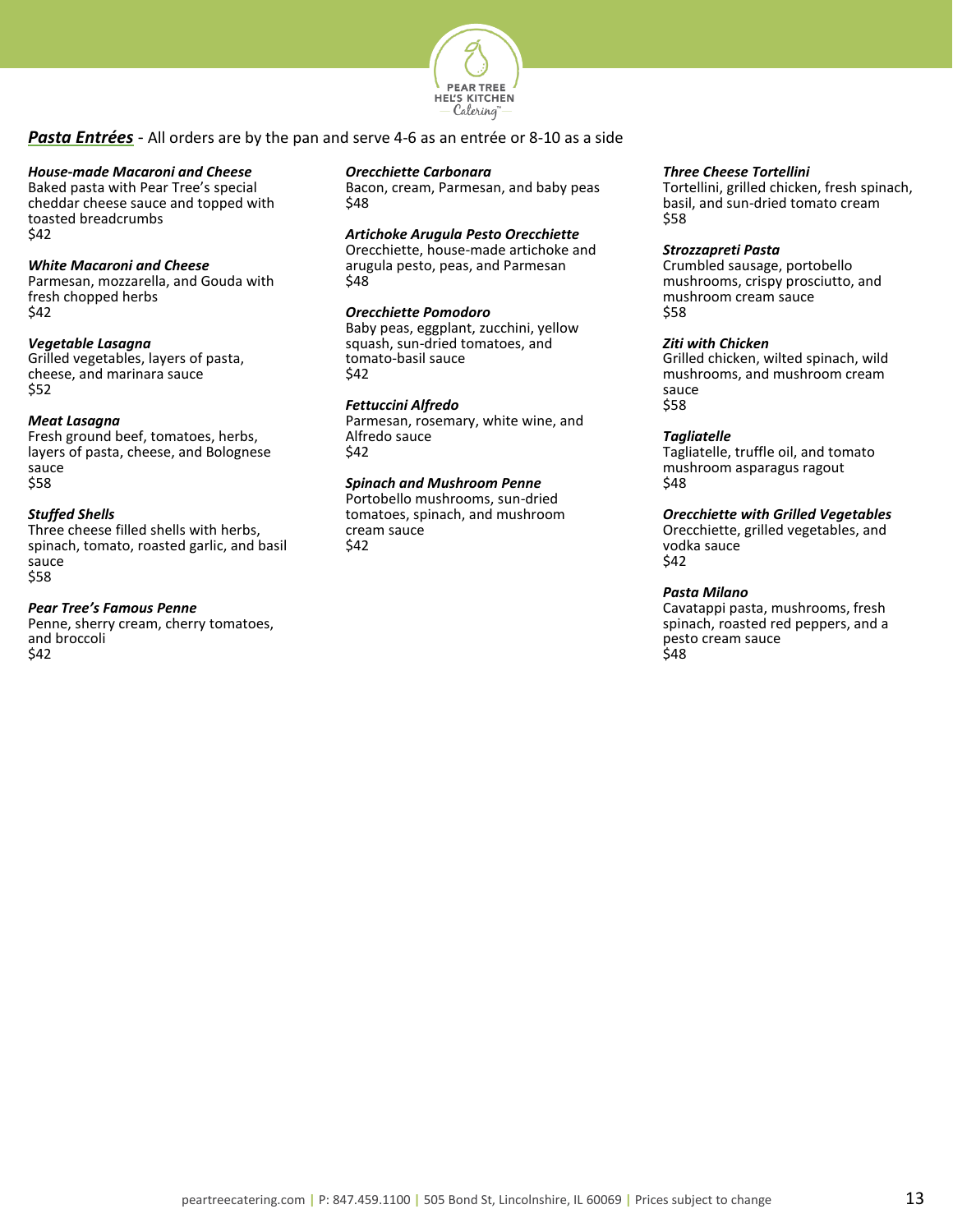

# <span id="page-14-0"></span>*House-Made Soups -* All orders are by the quart or per serving

| <b>Tomato Basil</b>      | <b>Minestrone</b>        | <b>Mushroom Barley</b>               |
|--------------------------|--------------------------|--------------------------------------|
| <b>Chicken Wild Rice</b> | <b>Broccoli Cheddar</b>  | <b>Chicken Tortilla</b>              |
| <b>Matzo Ball</b>        | <b>Cream of Broccoli</b> | <b>Chicken Noodle</b>                |
| Lentil                   | <b>Potato Leek</b>       | <b>Cream of Mushroom</b>             |
| <b>Butternut Squash</b>  | <b>Beef Barley</b>       | <b>Roasted Red Pepper and Tomato</b> |
| <b>Vegetable</b>         |                          |                                      |

<span id="page-14-1"></span>*Sides -* All orders are by the pan and serve 10-12, \$34.70 per pan

# *Vegetables*

| Asian Stir-fried Vegetables             | <b>Sugar Snap Peas</b> with citrus butter   | <b>Crispy Cauliflower</b> with capers and<br><b>breadcrumbs</b>               |
|-----------------------------------------|---------------------------------------------|-------------------------------------------------------------------------------|
| Assorted Oven Roasted Vegetables        | <b>Roasted Wild Mushrooms</b>               |                                                                               |
| <b>French Green Beans</b> with toasted  | <b>Balsamic Roasted Cauliflower</b>         | <b>Oven Roasted Root Vegetables</b>                                           |
| almonds                                 | <b>Roasted Butternut Squash</b>             | <b>Brown Sugar Glazed Baby Carrots</b>                                        |
| <b>Baby Carrots</b> with lemon butter   | <b>Braised Red Cabbage</b>                  | <b>Green Beans</b> in a red onion and mustard<br>seed vinaigrette             |
| Creamed Spinach                         |                                             |                                                                               |
| Balsamic Grilled Vegetables             | <b>Buttered Corn on the Cob</b>             | <b>Roasted Brussels Sprouts</b>                                               |
| <b>Maple Glazed Baby Carrots</b>        | <b>Grilled or Steamed Asparagus</b>         | Asparagus Gremolata topped with<br>lemon zest, fresh garlic, and flat Italian |
|                                         | <b>Cauliflower Gratin with Swiss cheese</b> | parsley                                                                       |
| Sautéed Pesto Zucchini                  |                                             |                                                                               |
| <b>Steamed Broccoli</b> with lemon zest |                                             |                                                                               |
| Starches                                |                                             |                                                                               |
|                                         |                                             |                                                                               |

# *Lyonnaise Potatoes Oven Roasted Redskin Potatoes Mashed Potatoes* with rosemary and garlic *Mashed Sweet Potatoes Parsley Potatoes Rice Pilaf* with fresh herbs *Mixed Wild Rice Truffled Mashed Potatoes Those Potatoes* with cheddar, sour cream, and crumbled bacon

*Aztec Rice Jasmine Rice Triple Cheese Au Gratin Potatoes Couscous Tri-Colored Roasted Potatoes Baked Potato* (eight per pan) *Tater Tots Lime Scented Quinoa and Wild Rice Horseradish Mashed Potatoes Roasted Rosemary Potatoes* 

*"Loaded" Mashed Potatoes* with bacon, cheddar, and chives

*Couscous* with grilled vegetables

*Cheesy Hash Browns*

*Herb Buttered Egg Noodles* 

*Steamed Brown Rice*

*Long Grain and Wild Rice* with pecans and dried wild cherries

*Parmesan Truffle Orzo*

*Orzo with Tomatoes and Spinach*

*Lemon and Olive Oil Orzo* with arugula, ricotta, and lemon vinaigrette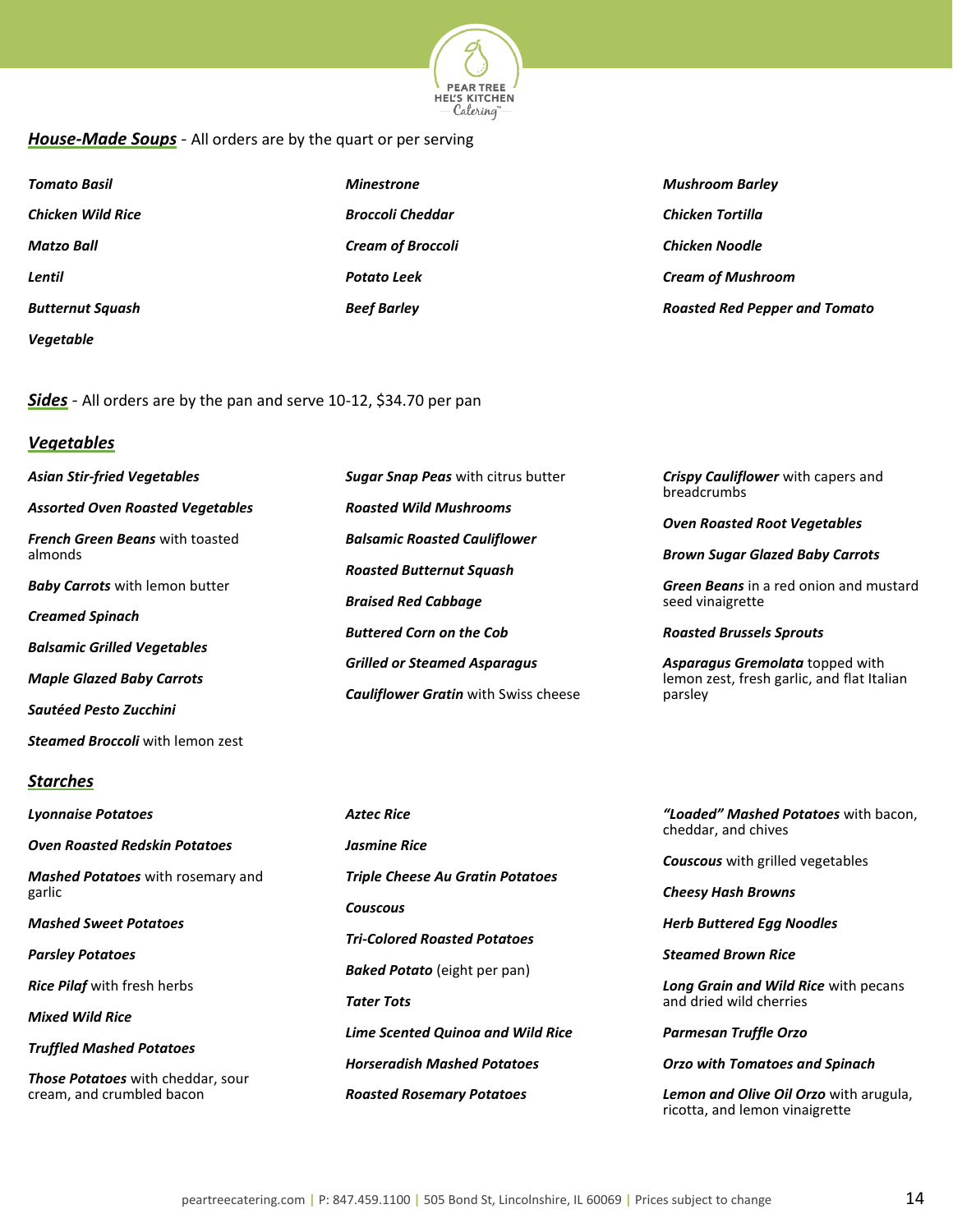

# <span id="page-15-0"></span>*Breakfast and Brunch* - All items are by the pan, unless otherwise stated, and serve 8-10

#### *Quiche or Frittata*

**Vegetable** spinach, mushroom, tomato, onion, Swiss, Parmesan, tomato basil sauce

**Ham and Cheese** cheddar cheese **Provencal** tomatoes, artichoke hearts, basil, and mozzarella cheese **Spinach** caramelized onions, tomatoes, and Gruyere **Bacon and Cheddar Prosciutto and Arugula Or create your own!** \$34.70 for 8 slices

#### *Breakfast Strata*

Eggs whipped with real whipping cream and layered over freshly baked country baguette slices with choice of: **Chorizo** and pepper jack cheese accompanied by tomato salsa and tabasco sauce

**Spicy Italian sausage**, cheddar, mozzarella, roasted red and green peppers, and Spanish onions **Swiss**, cheddar, roasted red and green peppers, zucchini, and mushrooms \$34.50 per strata

# *Cheese Blintz Soufflé*

Served with strawberry sauce and sour cream \$46.20 per pan

# *Hel's Orange Blintz Souffle*

garnished with fresh sliced strawberries \$46.20 per pan

#### *French Toast Casserole*

Thick white bread, cream cheese, eggs, cream, and berries baked into a casserole with syrup \$34.70 per pan

# *Grab and Go Breakfast Items*

# *Your favorite Breakfast Sandwich*

Sausage, ham, or bacon (choose one) with freshly scrambled eggs and cheese, served on your choice of croissant, English muffin, or biscuit \$6.50 (one dozen minimum)

# *Your favorite Breakfast Burrito*

Sausage, ham, bacon, chorizo, grilled vegetables (choose one) with freshly scrambled eggs and cheese, served in flour tortilla with salsa \$6.50 each (one dozen minimum)

*Individual Frittatas* \$46.20 per dozen

# *Orange and Pecan French Toast Casserole*

Sourdough bread, cream cheese, eggs, cream, orange liquor, pecans, and syrup \$40.40 per pan

# *Pear, Apple, and Cinnamon French Toast Casserole*

Sourdough bread, apples, pears, cream cheese, eggs, cream, cinnamon, and syrup \$40.40 per pan

# *Crème Brulé French Toast*

Freshly baked challah soaked in brown sugar egg batter and baked to golden brown with caramel sauce \$40.40 per pan

# *Tortilla Española*

Baked egg and potato casserole with red pepper and caramelized onion \$34.70 per pan

# *Vegetable Breakfast Strudel*

Fresh vegetables and cheddar cheese folded with lightly scrambled eggs in a delicate phyllo pastry \$34.50 per 2 strudels (serves 8-10)

*Ham and Swiss Breakfast Strudel* Honey baked ham and Swiss folded with lightly scrambled eggs in a delicate phyllo pastry \$34.50 per 2 strudels (serves 8-10)

# *Traditional Corned Beef Hash*

Chopped corned beef with sautéed potatoes, onions, and peppers Serves 8-10 \$52.50

# *Noodle Kugel*

Traditional sweet kugel with egg noodles and a crunchy topping \$34.70 per pan

# *Potato Kugel*

Traditional sweet kugel with ground potatoes \$34.70 per pan

# *Whole Decorated Salmon*

Whole salmon presented with cucumber, dill sauce, lemons, and fresh dill Serves 20-30 Market Price

# *Nova Lox Platter*

With mini bagels, tomatoes, cucumbers, onions, fresh lemon, and capers Small Serves 8-10 \$104 Large Serves 16-24 \$173.30 Extra Large Serves 30-40 \$289

# *Ham and Swiss Feuillet*

Grilled honey mustard glazed ham and Swiss wrapped in delicate puff pastry with cranberry apple chutney \$34.50

*Breakfast Meats – \$46.20 per pan* **Bacon Sausage Links Sausage Patties Sliced Grilled Ham Turkey Sausage Turkey Bacon**

*Breakfast Potatoes – \$34.50 per pan* **Shredded Hash Browns Lyonnaise Potatoes Country Breakfast Potatoes**

# *Assorted Chia Cups*

Chia super seeds soaked in coconut milk; choice of plain, chai, cocoa, mango, raspberry, matcha green tea \$6.50 each (one dozen minimum)

*Individual Oatmeal Cups* \$4.30 each

*Greek Yogurt* \$3.50 each

*Yogurt Parfaits* Greek yogurt with granola and fresh fruit \$6.50 each

# *Bagels*

Assortment of plain, egg, onion, poppy seed, and sesame seed Mini \$15.40/dozen Whole \$25.90/dozen

# *Cream Cheese*

Plain \$5.20/pound Flavored \$6.40/pound Chive, smoked salmon, vegetable, cinnamon, or strawberry

# *Croissants*

Fresh and flaky, served with assorted jams, preserves, and Nutella \$17.30/dozen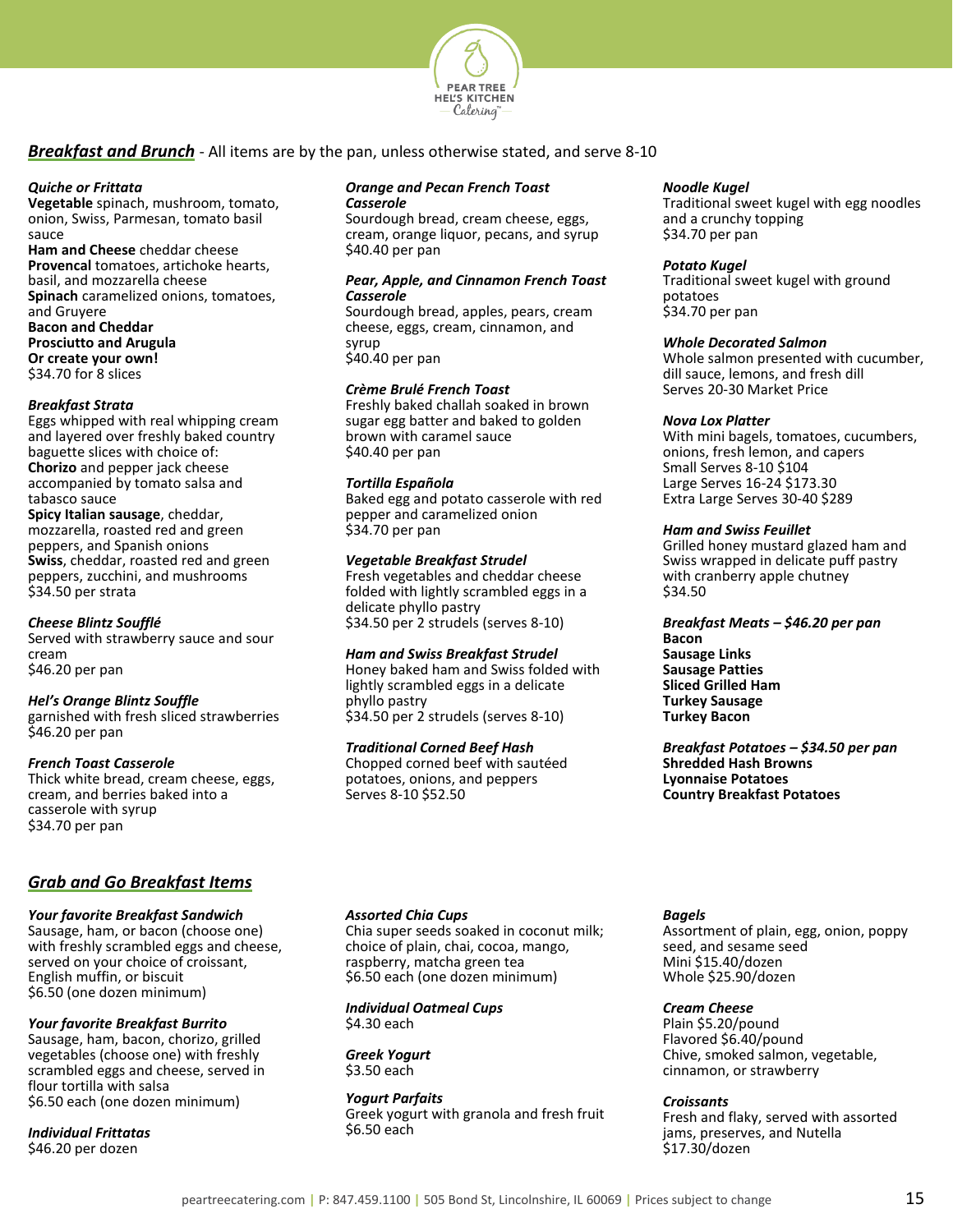

# <span id="page-16-0"></span>*Desserts and Sweets*

All orders are by the dozen, two dozen per item minimum Ask us about our special and seasonal dessert options!

# *Premium Bars – \$22.80 per dozen*

**Pecan Pie Squares Raspberry Bars Lemon Bars**

**Assorted Brownies: Fudge Chocolate Frosted Fudge Rocky Road**

# *Anytime Cookies – \$19.80 per dozen*

**Chocolate Chunk Lemon Blueberry** **Salted Caramel Crunch Chocolate Pretzel Chunk**

# *Petite Tarts Assortment – \$26.20 per dozen*

Assortments may include: **Espresso Chocolate Tartlets Triple Chocolate Tartlets Lemon Tartlets** 

**Fresh Berry Tartlets Apple Tartlets Peach Tartlets** 

# *Other Desserts Options*

#### *Cupcakes*

Yellow, confetti, or chocolate cake with your choice of colored frosting and decorated with sprinkles Mini - \$29.40 per dozen Medium - \$36.75 per dozen Jumbo- \$42 per dozen

#### *Cheesecake - 10"*

Topped with cherries, strawberries, blueberries, chocolate chip, turtle, Oreo, snickers, heath, or chocolate raspberry

*Fresh Fruit Platter*

Fresh sliced pineapple, melons, and berries beautifully displayed Extra-Small serves 8-12 \$45 Small serves 20-30 \$76 Large serves 30-40 \$120

#### *Tarts and Tortes*

Fresh fruit, lemon, chocolate caramel, pecan, key lime, mixed berry, chocolate, raspberry, apple, or apple crumb

**Blondies Chocolate Chip Cheesecake Square Fruit Topped Cheesecake Square**

**White Chocolate Macadamia Nut Oatmeal Raisin**

**Sour Cherry Tartlets Key Lime Tartlets**

#### *Specialty Cakes 10"*

Boston cream pie, strawberry shortcake, black forest cake, pineapple upside down cake, chocolate flourless cake with raspberry coulis, Bailey's Irish cream chocolate cake, or carrot cake

#### *Homemade Pie - 9"*

Apple, Dutch apple crumb, cherry, blueberry, chocolate cream, banana cream, pecan, or coconut cream

Some dessert items may be subject to availability. Gluten free desserts available upon request, ask your salesperson for more information!